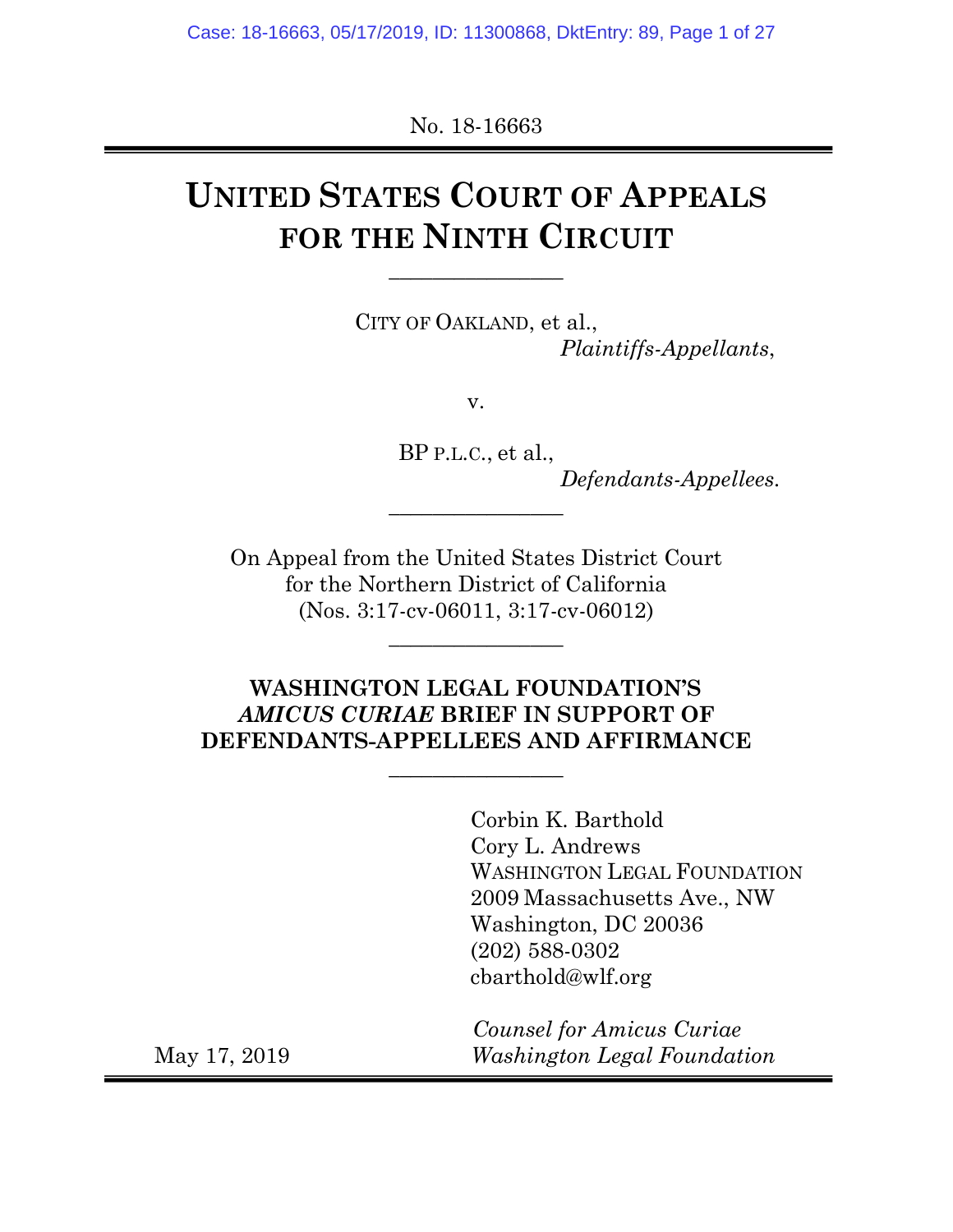## **CORPORATE DISCLOSURE STATEMENT**

Washington Legal Foundation has no parent corporation, it issues no stock, and no publicly held corporation owns a ten-percent or greater interest in it.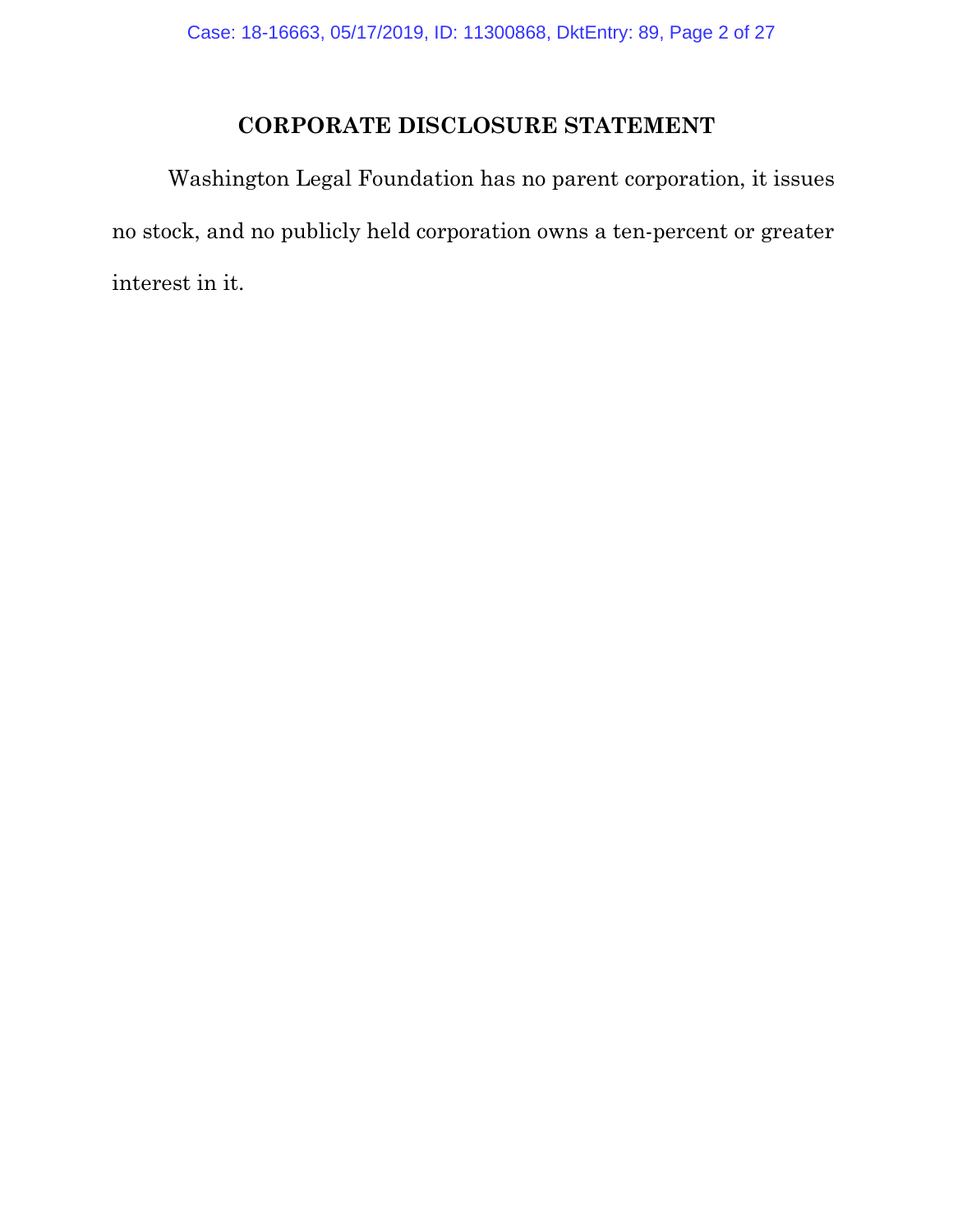## **TABLE OF CONTENTS**

| I.          |                |                                                                                                    |
|-------------|----------------|----------------------------------------------------------------------------------------------------|
|             |                |                                                                                                    |
|             |                |                                                                                                    |
|             |                |                                                                                                    |
| $I_{\cdot}$ |                | THE PLAINTIFFS CANNOT ESTABLISH PROXIMATE CAUSATION  11                                            |
| $\Pi$ .     |                | THE COURT SHOULD NOT RELAX OR DISTORT THE PROXIMATE-                                               |
|             | A.             | Relaxing The Proximate-Cause Requirement Would                                                     |
|             | $\mathbf{B}$ . | Relaxing The Proximate-Cause Requirement Would<br>Carry The Courts Far Beyond Their Proper Role 15 |
|             |                |                                                                                                    |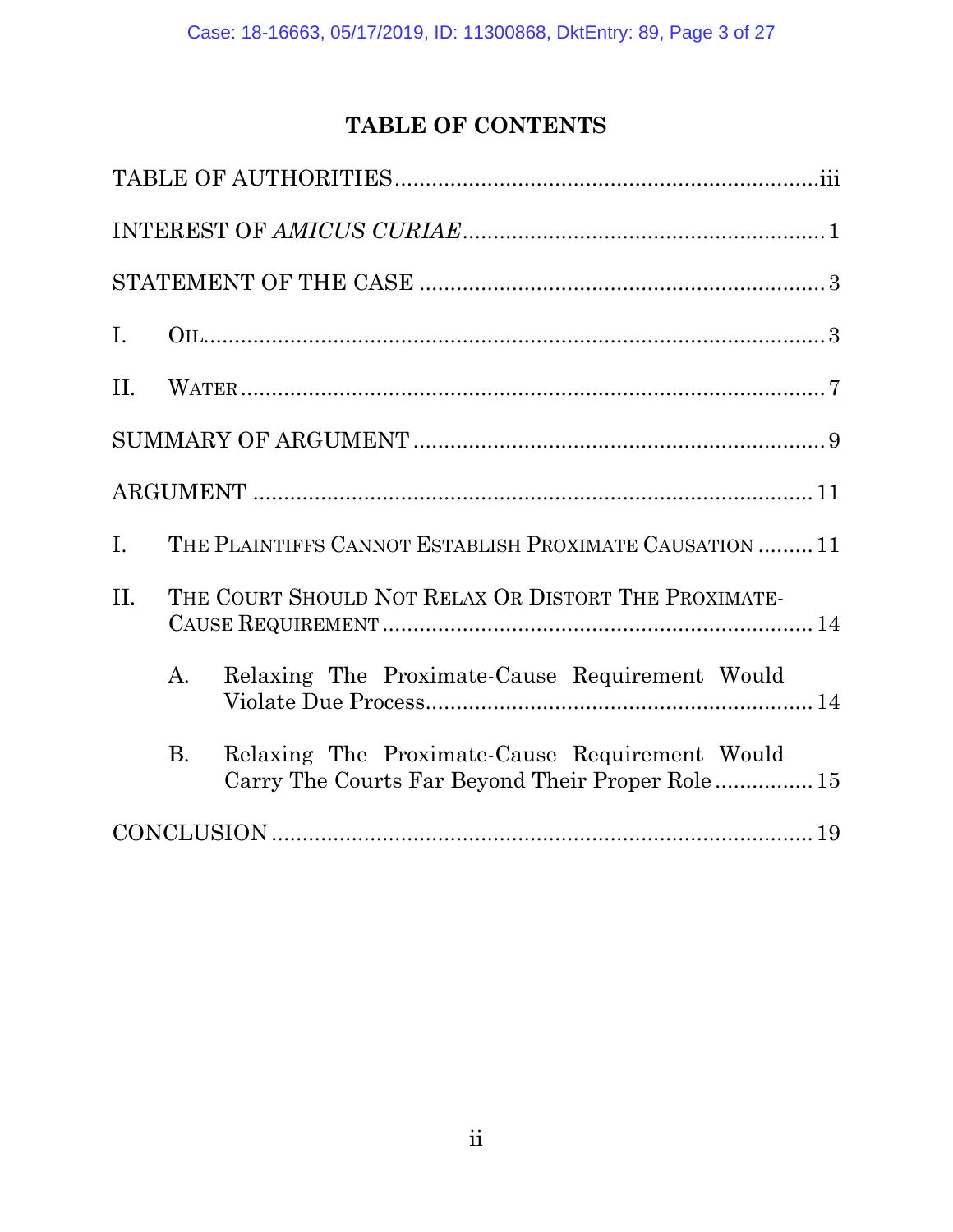## **TABLE OF AUTHORITIES**

| Page(s) |
|---------|
|---------|

| <b>CASES:</b>                                           |
|---------------------------------------------------------|
| Am. Elec. Power Co., Inc. v. Conn.,                     |
|                                                         |
| Ass'n of Wash. Pub. Hosp. Dists. v. Philip Morris Inc., |
| Black & White Taxicab v. Brown & Yellow Taxicab,        |
| $BMW$ of N. Am., Inc. v. Gore,                          |
|                                                         |
| Carroll v. Otis Elevator, Co.,                          |
| Cincinnati v. Deutsche Bank Nat'l Trust Co.,            |
| City of New York v. Chevron Corp.,                      |
| E. Enter. v. Apfel,                                     |
| <i>Erie R. Co. v. Tompkins,</i>                         |
| Holmes v. Sec. Investor Prot. Corp.,                    |
| Honda Motor Co., Ltd. v. Oberg,                         |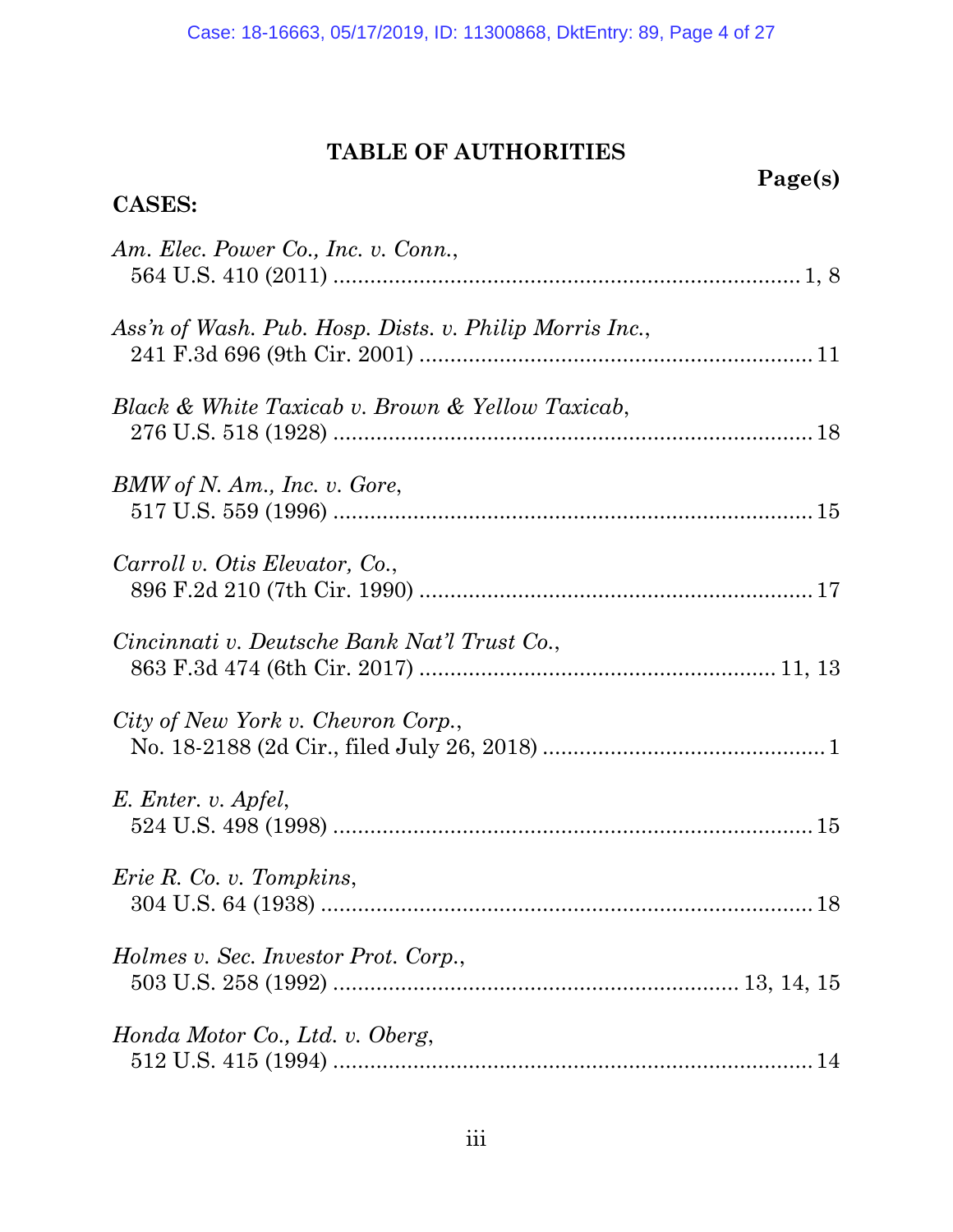## **Page(s)**

| Int'l Broth. of Teamsters v. Philip Morris Inc.,        |  |
|---------------------------------------------------------|--|
| Lexmark Int'l, Inc. v. Static Control Components, Inc., |  |
| Missouri v. Illinois,                                   |  |
| United Food & Comm. Workers v. Philip Morris Inc.,      |  |
| <i>Waters v. Merchants' Louisville Ins. Co.,</i>        |  |

## **OTHER AUTHORITIES:**

| Tom DiChristopher, Trump Wants America to be 'Energy<br>Dominant.' Here's What That Means, CNBC.com,               |   |
|--------------------------------------------------------------------------------------------------------------------|---|
| Donald G. Gifford, <i>Public Nuisance as a Mass Products</i>                                                       |   |
| Jeff Goodell, The Water Will Come: Rising Seas, Sinking                                                            |   |
| Alan Greenspan & Adrian Wooldridge, Capitalism                                                                     |   |
| Robert Rapier, The U.S. is Set to Become a Major Net<br><i>Energy Exporter, Forbes.com, https://perma.cc/T2CV-</i> |   |
|                                                                                                                    | 6 |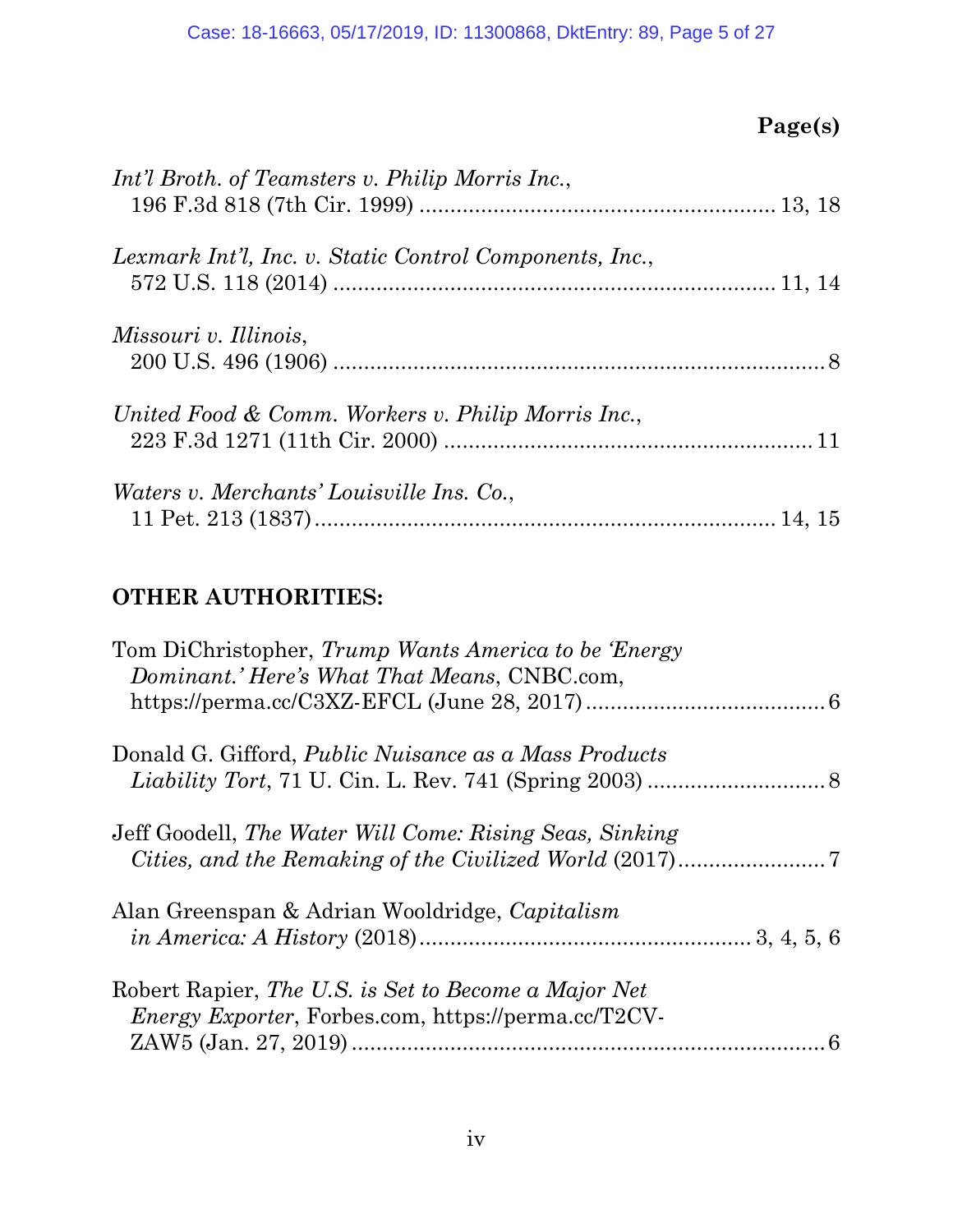## **Page(s)**

| Max Roser, <i>Light</i> , Our World in Data,                                                                                                                                  |  |
|-------------------------------------------------------------------------------------------------------------------------------------------------------------------------------|--|
| Antonin Scalia, A Matter of Interpretation: Federal                                                                                                                           |  |
| Bhu Srinivasan, Americana: A 400-Year History of                                                                                                                              |  |
|                                                                                                                                                                               |  |
| The White House, <i>New Report: The All-of-the-Above</i><br>Energy Strategy as a Path to Sustainable Economic Growth,                                                         |  |
| Rosanna Xia, Destruction From Sea Level Rise in<br>California Could Exceed Worst Wildfires and Earthquakes,<br><i>New Research Shows, L.A. Times, https://lat.ms/2DI72nQ.</i> |  |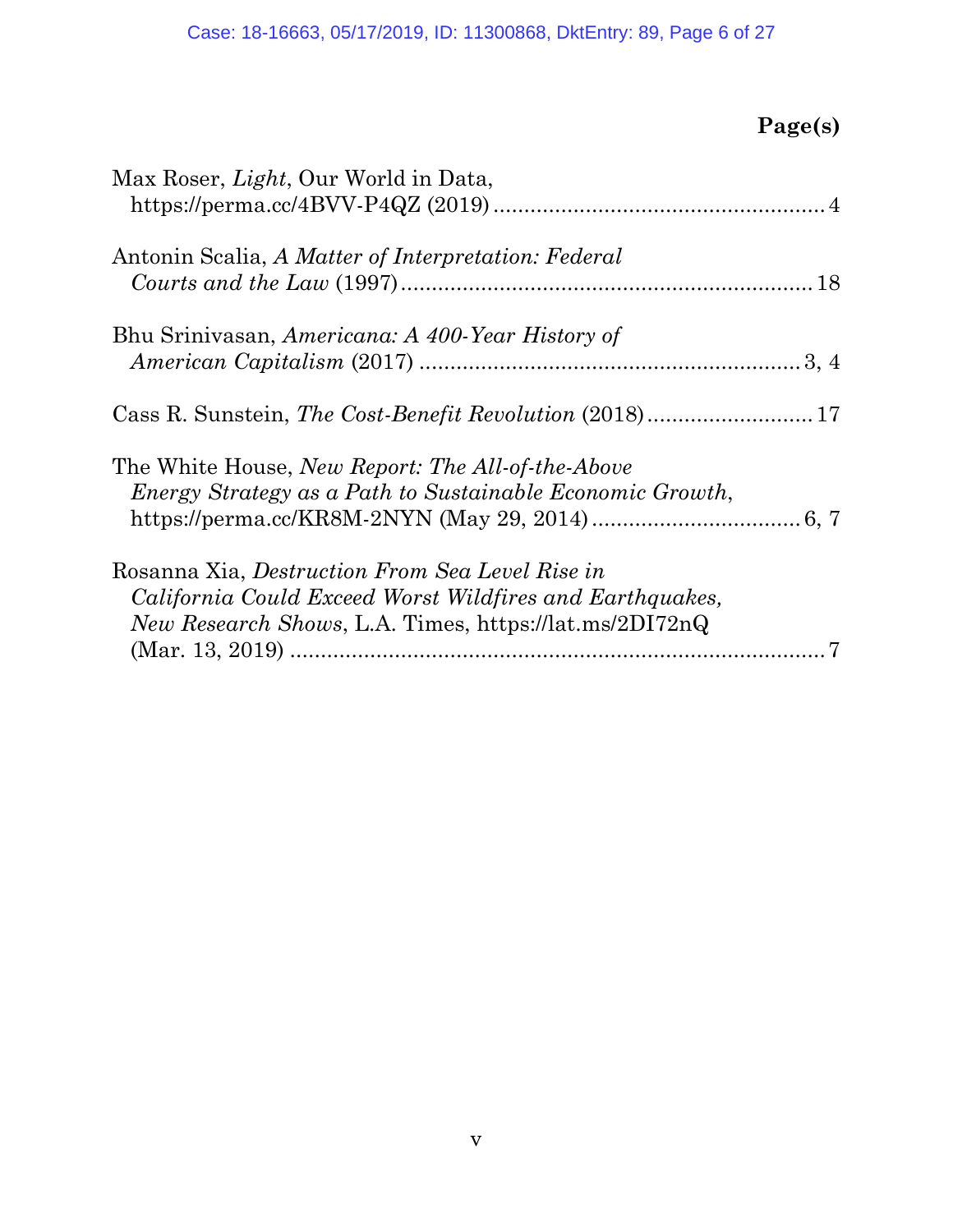#### **INTEREST OF** *AMICUS CURIAE\**

Washington Legal Foundation is a nonprofit, public-interest law firm and policy center with supporters in all fifty states. WLF promotes free enterprise, individual rights, limited government, and the rule of law. It appears often as *amicus curiae* in important tort cases. See, e.g., *Am. Elec. Power Co., Inc. v. Conn.*, 564 U.S. 410 (2011); *City of New York v. Chevron Corp.*, No. 18-2188 (2d Cir., filed July 26, 2018).

While seeking untold billions of dollars for San Francisco and Oakland, the plaintiffs say that they bring "narrowly tailored" claims and that they are not asking a court "to regulate . . . greenhouse-gas emissions." (Appellants' Br. 4, 6, 8.) They strain to depict this case as a straightforward and compact dispute. Whether they admit it or not, however, the plaintiffs seek both to direct national public policy and to instigate a tort-law revolution. They ask the Court to upset the balance the federal government has struck, over the course of decades, between energy production, economic growth, and environmental stewardship; and to hold five parties responsible for the conduct of billions of people,

 $\overline{a}$ 

<sup>\*</sup> No party's counsel authored any part of this brief. No one, apart from WLF and its counsel, contributed money intended to fund the brief's preparation or submission. All parties have consented to the brief's being filed.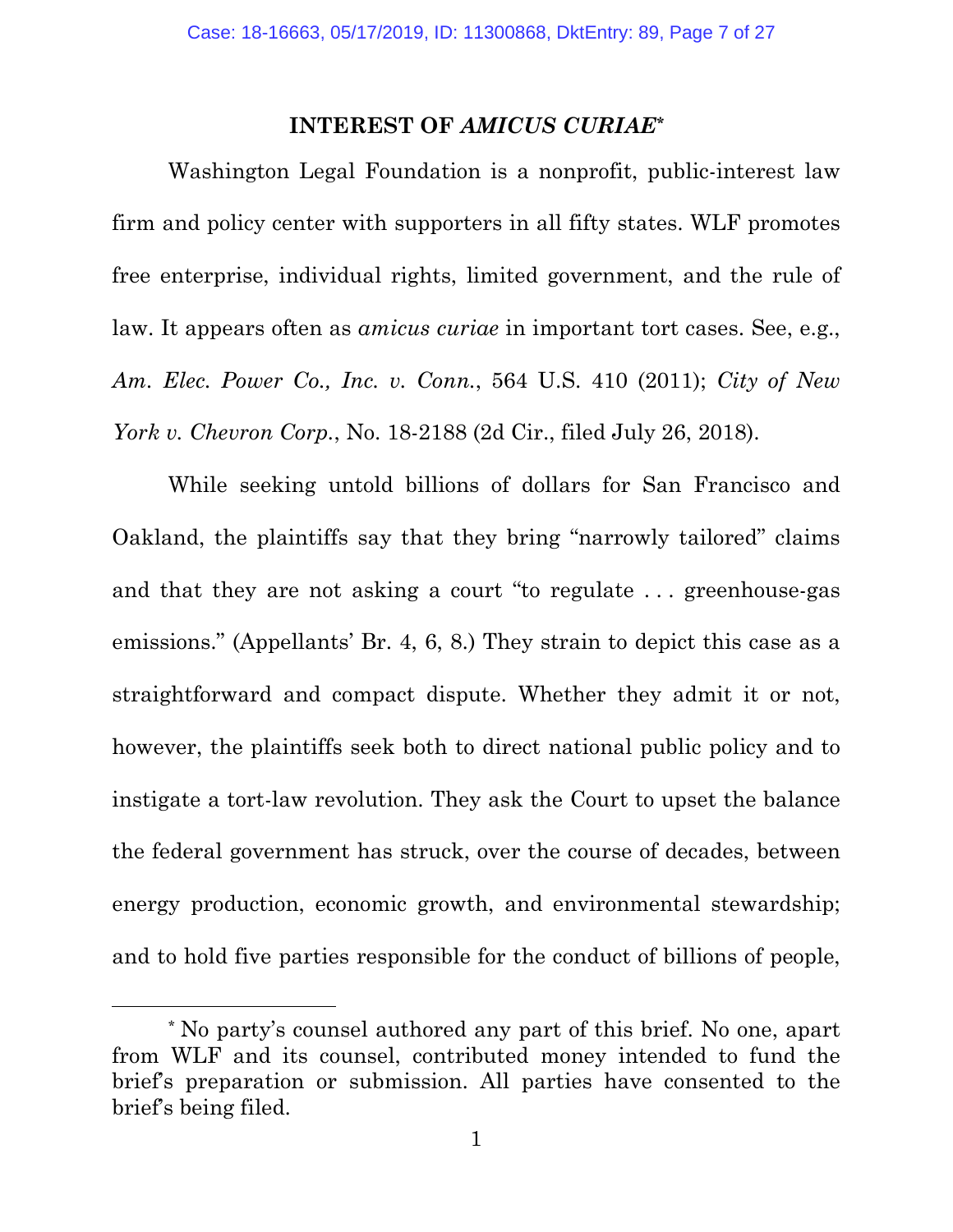#### Case: 18-16663, 05/17/2019, ID: 11300868, DktEntry: 89, Page 8 of 27

over hundreds of years, across the globe. The vast annals of the common law can furnish no example of a tort suit reaching for such scope and sway.

There are many reasons to reject the plaintiffs' call for judicial central planning. One—the focus of this brief—is that the plaintiffs seek to evade or discard an ancient and crucially important element of tort law: proximate cause. Proximate cause ensures that a close connection exists between the conduct of the defendant and the harm to the plaintiff. It ensures that courts adhere to the judicial function, resolving discrete and tractable disputes rather than trying to manage wider social ills. It ensures that the people themselves, through their representatives, make the nation's major policy decisions.

The problems the plaintiffs face are almost certainly real, but the courts should not trample on the common law—and on democracy—to try to address them. Judicial intervention, WLF believes, would carry the Third Branch beyond both its competency and its proper role in our republic.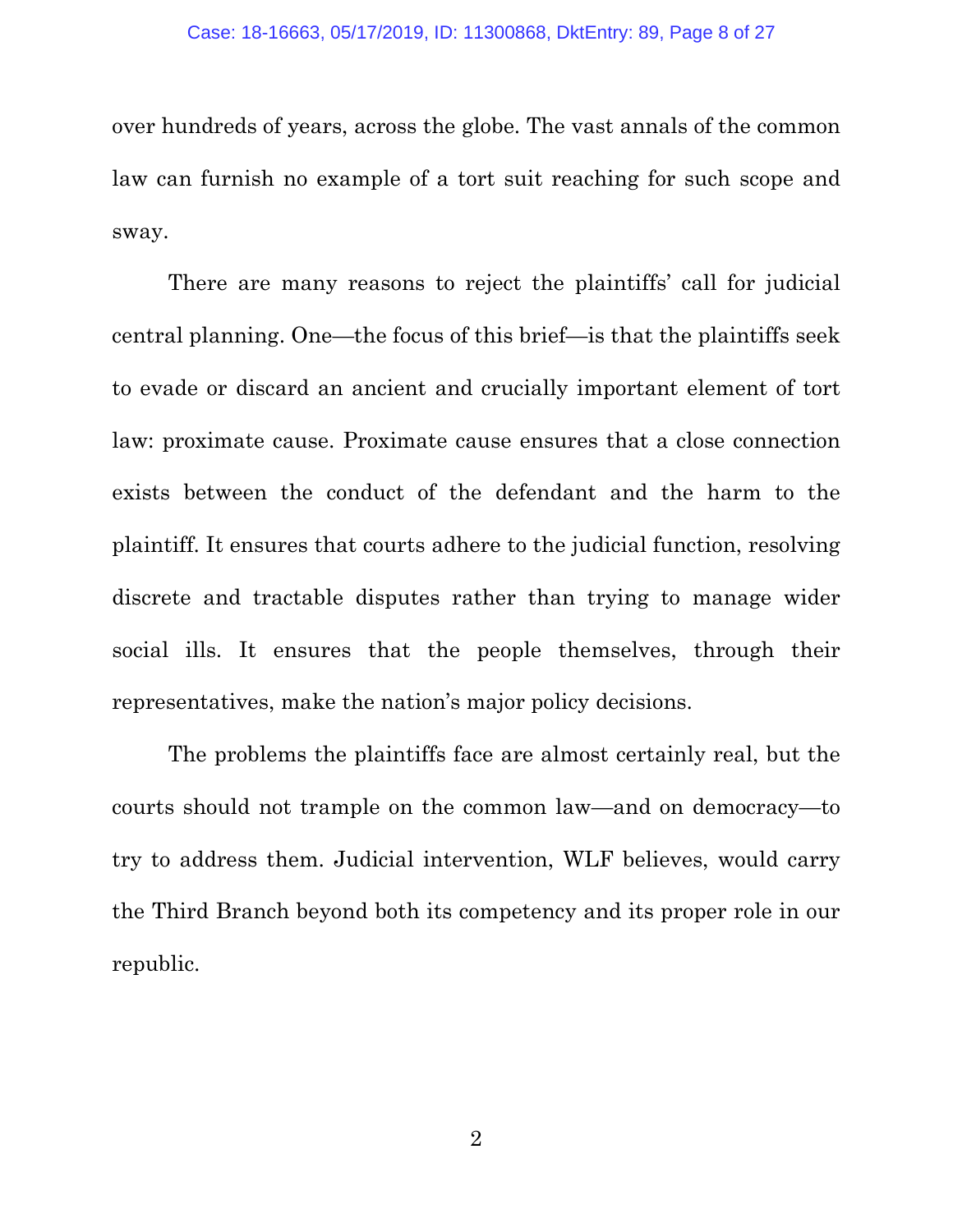#### **STATEMENT OF THE CASE**

### **I. OIL.**

In the early 1800s the world was a dark place, just as it had always been. When the sun went down, you went to bed. The main source of artificial light, candlelight, was both expensive and weak. Candles "were also dangerous: forget to snuff your candle and you could be incinerated in a ball of fire." Alan Greenspan & Adrian Wooldridge, *Capitalism in America: A History* 432 (2018).

"Productivity improvements" at the dawn of the republic were "limited by the speed that horses could run or ships could sail." Greenspan & Wooldridge, supra, at 18. Even by the mid-nineteenth century, "the country still bore the traces of the old world of subsistence. Cities contained as many animals as people, not just horses but also cows, pigs, and chickens." *Id.* at 91.

Then, in the second half of the 1800s, the Industrial Revolution accelerated. At the center of this transformation was the United States economy, and at the center of the United States economy was oil. The "nation's rise was propelled, in no small way, by its immense natural-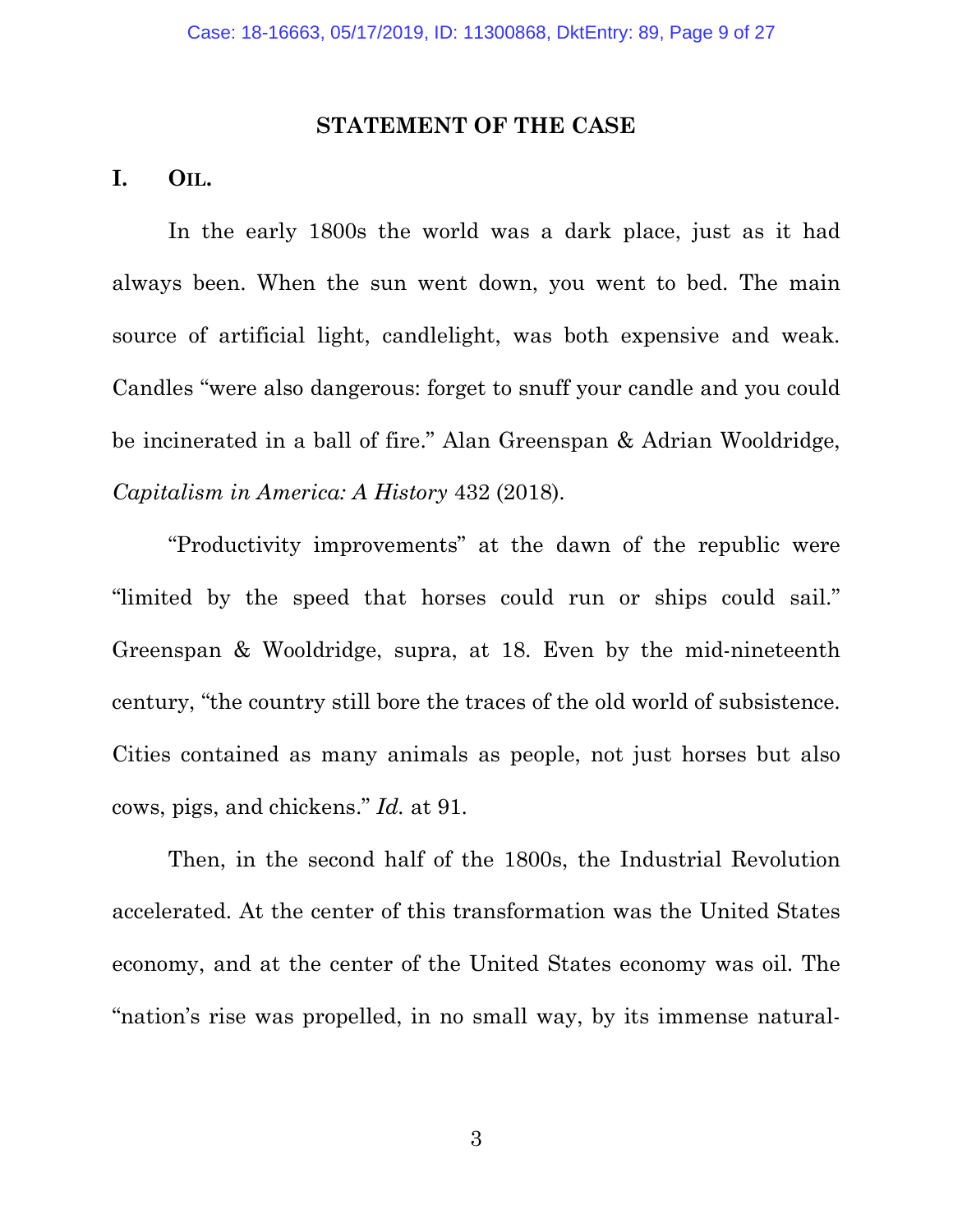resource wealth"—"starting with oil." Bhu Srinivasan, *Americana: A 400-Year History of American Capitalism* 151 (2017).

Oil peeled back the darkness. The development in the 1860s of "viable [oil] drilling technique[s]" made "basic, cheap lighting possible for millions of Americans." Srinivasan, supra, at 151. "From 1880 to 1920," therefore, "the amount of oil refined every year jumped from 26 million barrels to 442 million." Greenspan & Woodridge, supra, at 102. This in turn led to "an astonishing decline in the price of kerosene paid by consumers from 1860 to 1900." *Id.* "Unlike the spermaceti candles of decades prior, sometimes wrapped in tissue paper fit for jewelry, cheap tin cans filled with kerosene now allowed the common man to light his home." Srinivasan, supra, at 161.

The United States illuminated not just itself but the world. Much of the kerosene Standard Oil produced in the late nineteenth century was exported. In Europe light went from something precious to something ubiquitous. In Britain, for example, the cost of a million lumen hours of light dropped from around £9,400 in 1800 to around £230 in 1900 (and to around £3 in 2000). Max Roser, *Light*, Our World in Data, https://perma.cc/4BVV-P4QZ (2019).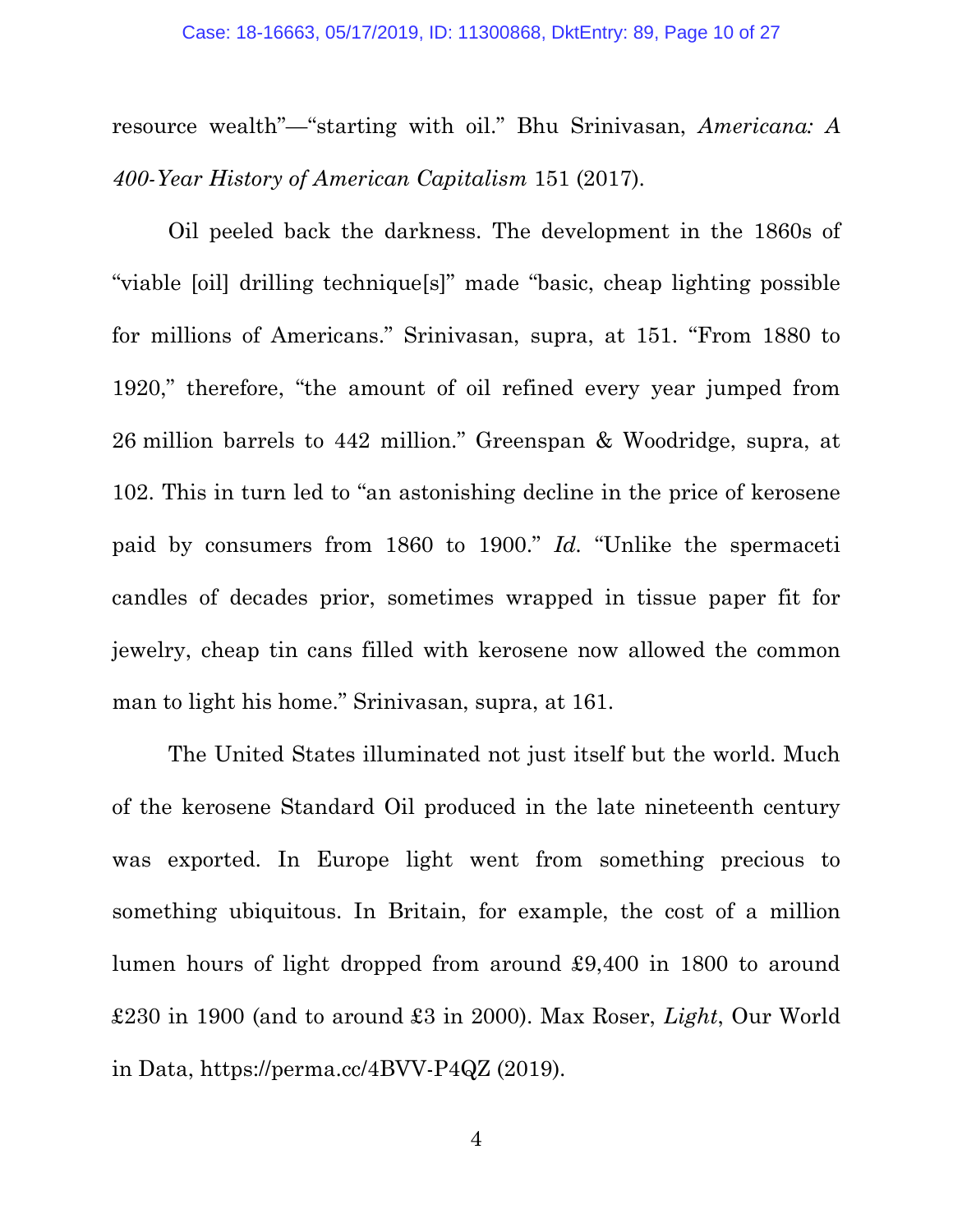And oil provided much more than light. It "became the nation's primary source of energy: as gasoline and diesel for cars, fuel oil for industry, heating oil for homes." Greenspan & Woodridge, supra, at 102-03. All this energy helped drive "America's takeoff into selfreinforcing [economic] growth." *Id.* at 92. All the economic growth, in turn, opened the way for better lives for millions of immigrants. "In the 1880s alone," convinced that "America was the land of opportunity," "5.3 million people moved to the United States." *Id.* at 95. Oil also promoted autonomy. It enabled Americans to "live in far-flung suburbs because filling their cars was cheap." *Id.* at 103. It empowered average people to leave multi-tenant buildings and move into their own houses; to "choose space over proximity." *Id.*

"More than any other country," in short, "America was built on cheap oil." Greenspan & Wooldridge, supra, at 103. "The age of the robber barons laid the foundations of the age of the common man: an age in which almost every aspect of life for ordinary people became massively—and sometimes unrecognizably—better." *Id.* at 427.

The United States remains a leading innovator of oil and naturalgas production. In the development of fracking, for instance, the "oil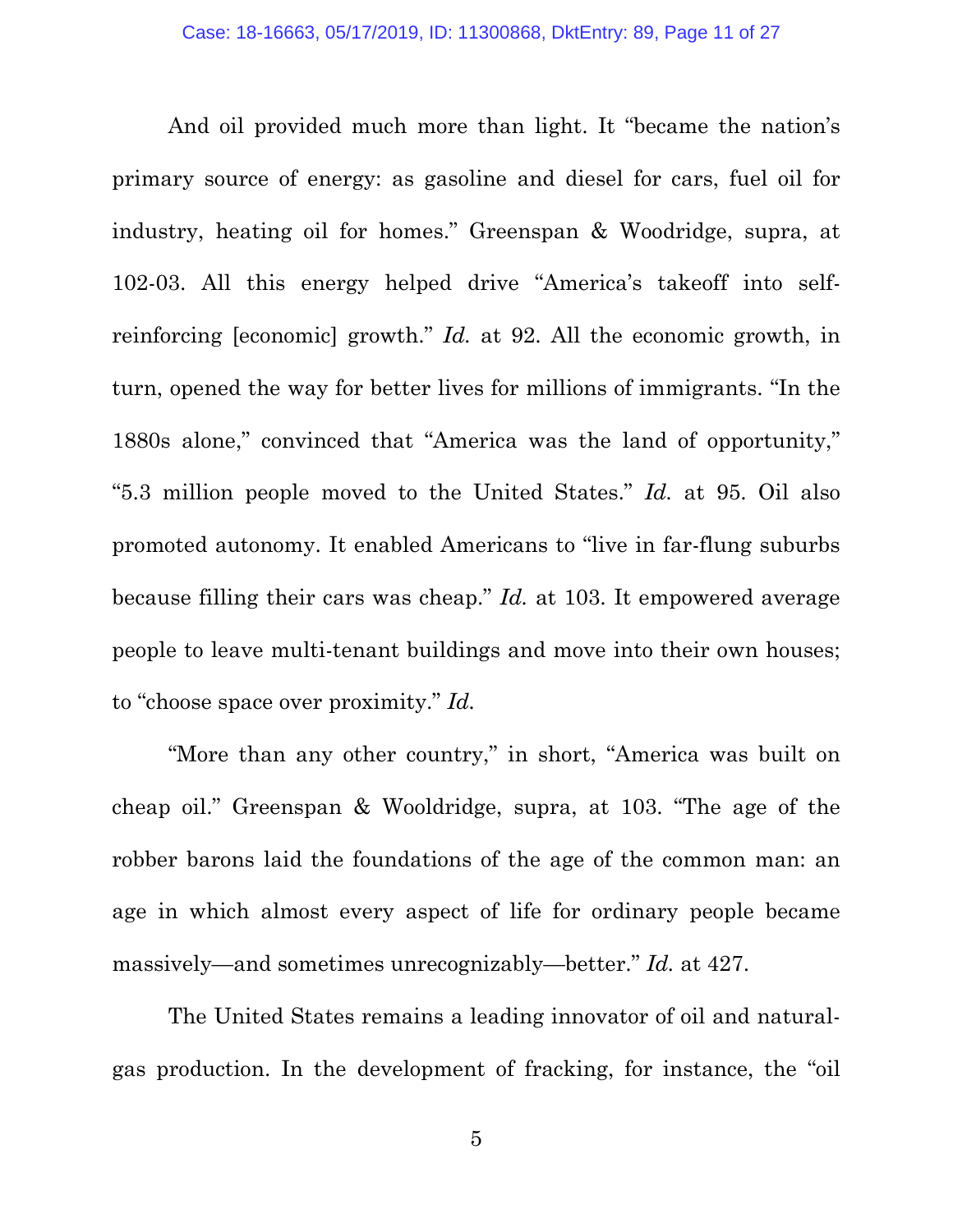industry saw one of the most surprising revolutions of the second half of the twentieth century." Greenspan & Wooldridge, supra, at 356-57. "Shale beds now produce more than half of America's natural gas and oil . . . compared with just 1 percent in 2000." *Id.* at 357. Thanks to fracking, the United States is on the cusp of becoming a net energy exporter for the first time in more than sixty years. Robert Rapier, *The U.S. is Set to Become a Major Net Energy Exporter*, Forbes.com, https:// perma.cc/T2CV-ZAW5 (Jan. 27, 2019).

 "U.S. presidents have for decades sought to make America energy independent." Tom DiChristopher, *Trump Wants America to be 'Energy Dominant.' Here's What That Means*, CNBC.com, https://perma.cc/C3XZ -EFCL (June 28, 2017). The modern oil and natural-gas renaissance has, therefore, enjoyed bipartisan political support. A report issued by the Obama administration, for example, applauds the fact that the recent increase in oil and natural-gas production has "made a significant contribution to GDP growth and job creation." The White House, *New Report: The All-of-the-Above Energy Strategy as a Path to Sustainable Economic Growth*, https://perma.cc/KR8M-2NYN (May 29, 2014). "Increased domestic oil production," the report notes, "reduce[s]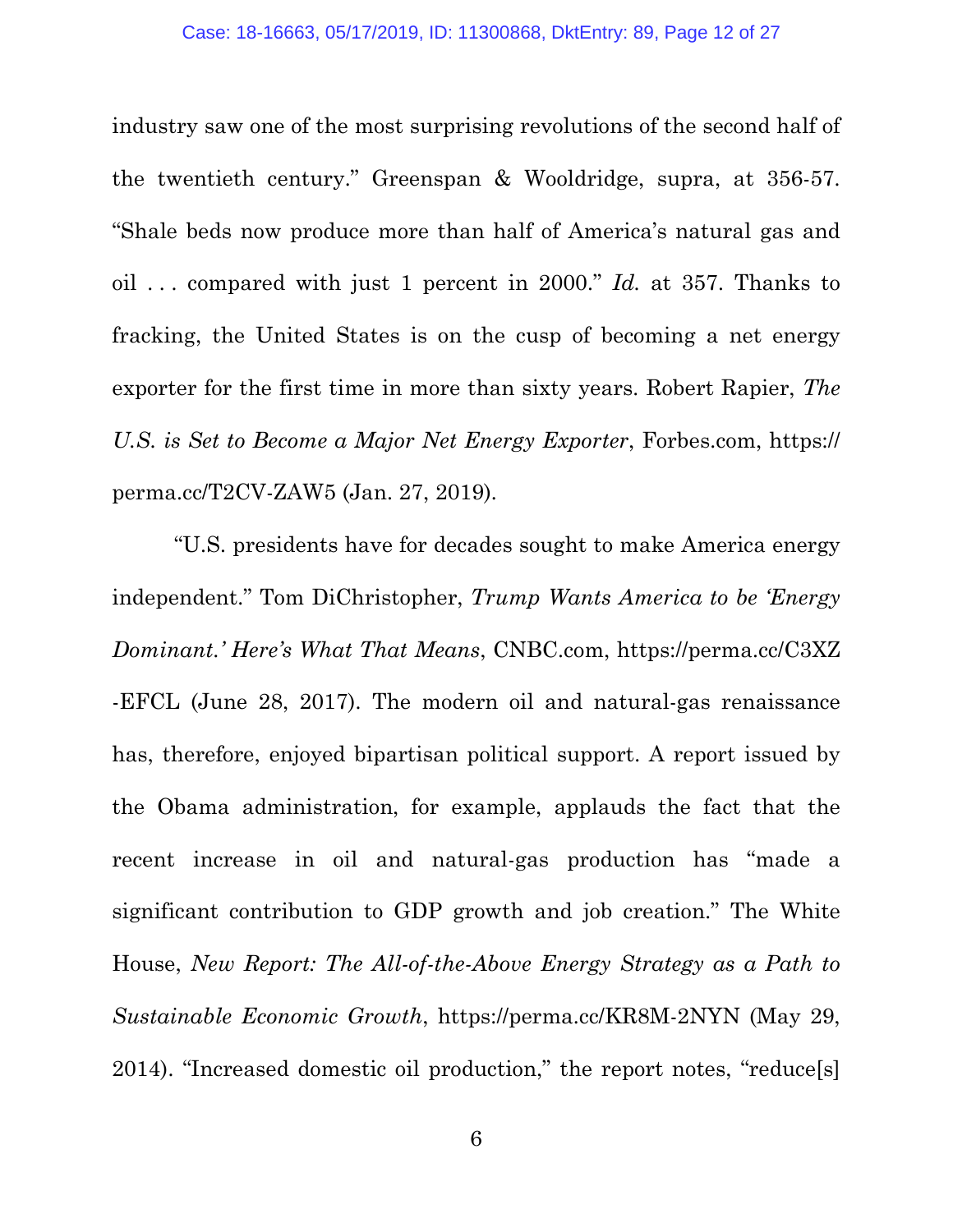the vulnerability of the U.S. economy to oil price shocks stemming from international supply disruptions." *Id.*

#### **II. WATER.**

"Rising and falling seas" are "one of the ancient rhythms" of our four-billion-year-old planet. Jeff Goodell, *The Water Will Come: Rising Seas, Sinking Cities, and the Remaking of the Civilized World* 10 (2017). "What's different today," it appears, "is that humans are interfering with this natural rhythm by heating up the planet and melting the vast ice sheets of Greenland and Antarctica." *Id*. "Global sea-level rise" from this climate change "could range from about one foot to more than eight feet by 2100." *Id.*

Like other coastal cities around the nation, San Francisco and Oakland likely face a "future of rising seas and increasingly violent storms." Goodell, supra, at 148. The expense of protecting the Bay Area from these forces could run to hundreds of billions of dollars. See, e.g., Rosanna Xia, *Destruction From Sea Level Rise in California Could Exceed Worst Wildfires and Earthquakes, New Research Shows*, L.A. Times, https://lat.ms/2DI72nQ (Mar. 13, 2019). The plaintiffs are right to take the threat posed by climate change seriously.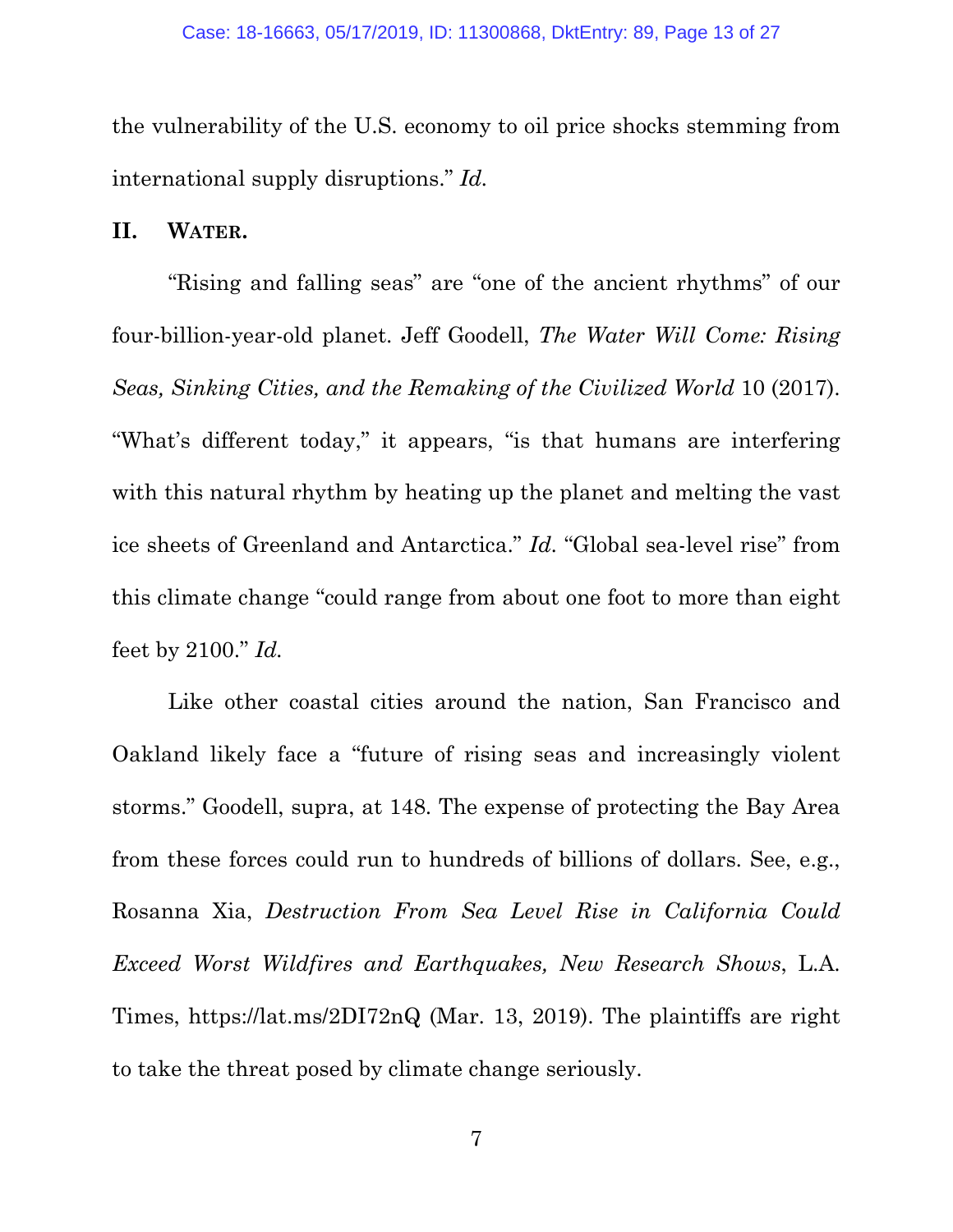Unfortunately, however, the plaintiffs have joined the growing number of cities bringing novel public-nuisance lawsuits. There can be "no pretense" that "there is a nuisance" here "of the simple kind that was known to the older common law." *Missouri v. Illinois*, 200 U.S. 496, 522 (1906). The plaintiffs are not seeking to abate the sort of "minor offenses involving public morals or the public welfare" that publicnuisance law traditionally addressed. Donald G. Gifford, *Public Nuisance as a Mass Products Liability Tort*, 71 U. Cin. L. Rev. 741, 800- 01 (Spring 2003). They are complaining, rather, about global climate conditions and projections.

In 2011, addressing a lawsuit the City of New York and others brought against electric-power companies, the Supreme Court rejected this litigious approach to climate-change policy. The court concluded that the claims before it were displaced by Clean Air Act regulations. *Am. Elec. Power Co.*, 564 U.S. at 424.

Trying to circumvent that ruling in favor of fossil-fuel *emitters*, the plaintiffs press their public-nuisance claims against five fossil-fuel *producers*. They seek to hold five companies jointly and severally liable for the expenses San Francisco and Oakland will incur "build[ing] sea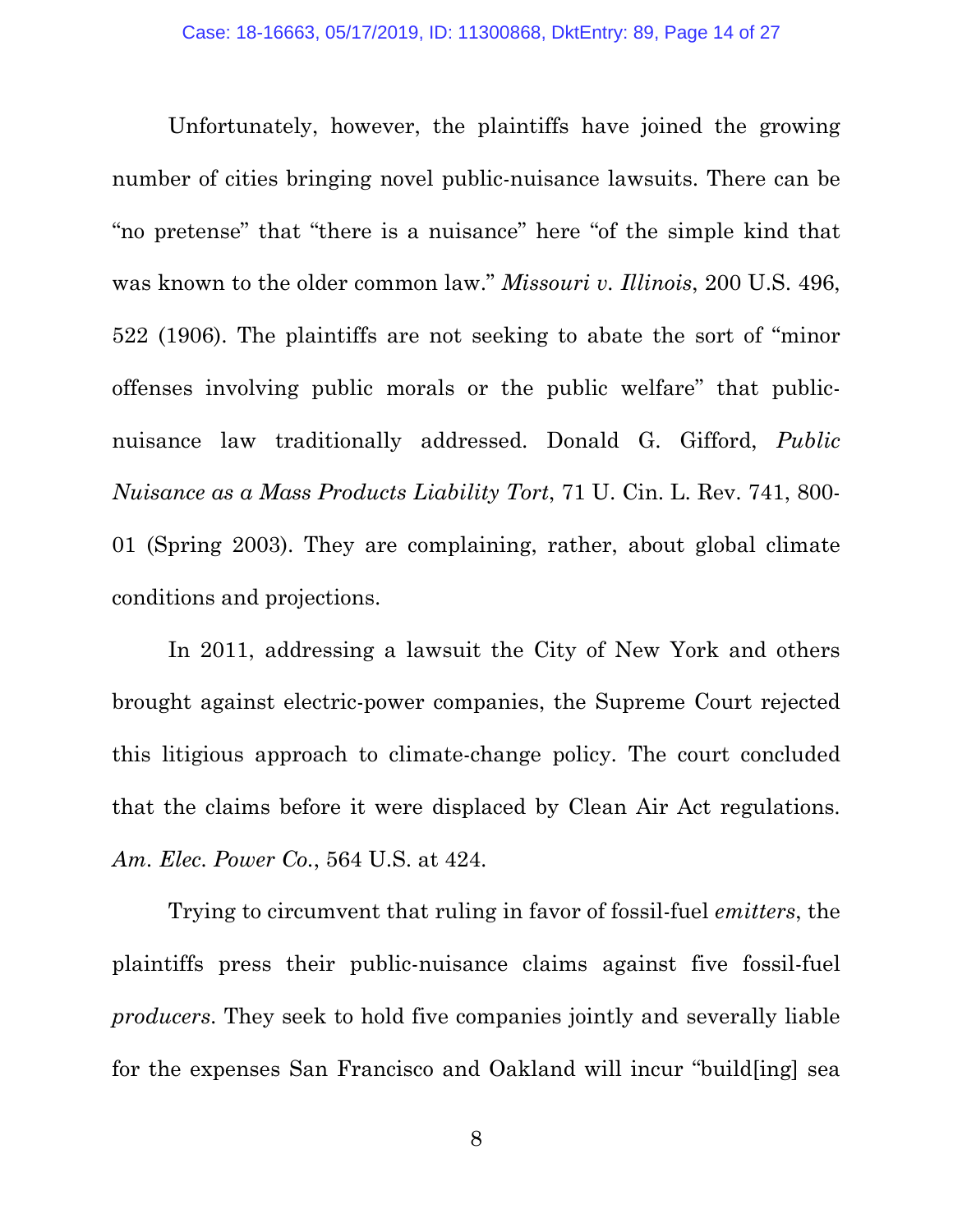walls and other infrastructure" because of climate change. (Am. Compls. ¶8.) The district court dismissed the plaintiffs' complaints because (1) federal common law displaces the plaintiffs' state-law publicnuisance claim, (2) the Clean Air Act displaces any federal common-law public-nuisance claim directed at domestic fossil-fuel emissions, and (3) any federal common-law claim directed at foreign emissions interferes with the separation of powers and the nation's foreign policy. In addition, the court concluded that it lacked personal jurisdiction over four of the five defendants.

#### **SUMMARY OF ARGUMENT**

The district court correctly concluded that it lacked personal jurisdiction over most of the defendants, and that the plaintiffs' claims are displaced by the Clean Air Act and by the other branches' power over foreign policy. What's more, the plaintiffs face several other insurmountable obstacles to recovery. These obstacles—including the First Amendment and well-established limits on the tort of public nuisance—are discussed in Chevron's brief. (See Chevron Brief 52-57.) We write separately to throw more light on one of the biggest merits obstacles, a lack of proximate causation. (See *id.* at 59-60.)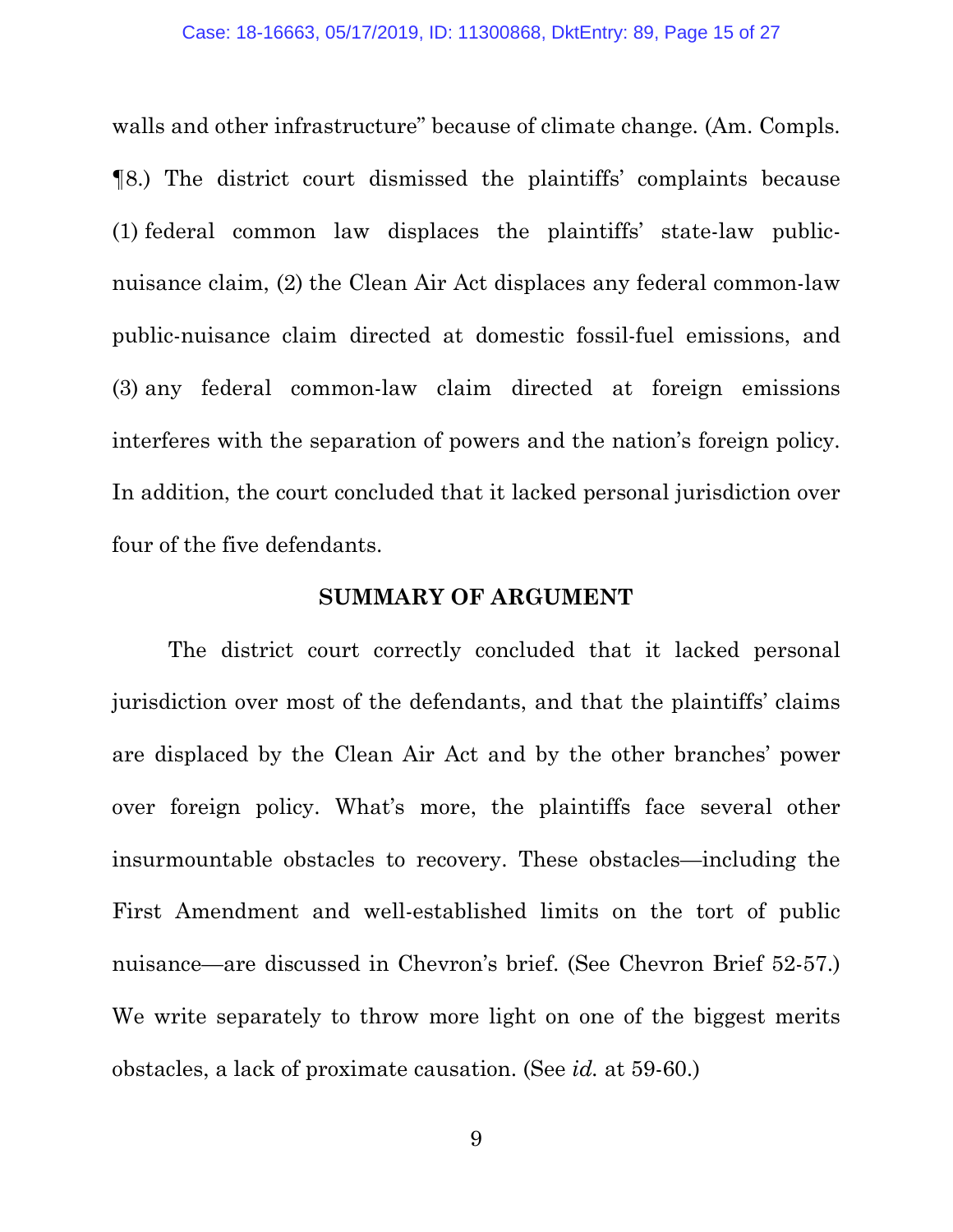To recover in tort, a plaintiff must establish a direct connection between the defendant's conduct and his injury. This is the abiding tort element of proximate cause. The plaintiffs cannot establish it. The path from John D. Rockefeller and his successors, on one side, to the presentday tides of the Bay Area, on the other, is too long, too winding, and too tangled to support liability.

The Court should not relax the proximate-cause standard to accommodate the plaintiffs' lawsuit. Jettisoning fundamental commonlaw rules violates due process. So does imposing massive liability retroactively. Relieving the plaintiffs of their obligation to establish proximate causation would do both.

Further, requiring proximate causation properly constrains the judicial role. If a court may impose liability on a party only remotely connected to a social harm, avenues open for making sweeping choices from the bench about who should have to spend how much on what problems. These kinds of choices are not part of the judicial function. The legislature and executive are better equipped to gather scattered information, to develop and harness expertise, to collect and use resources, and to balance competing societal values. Of equal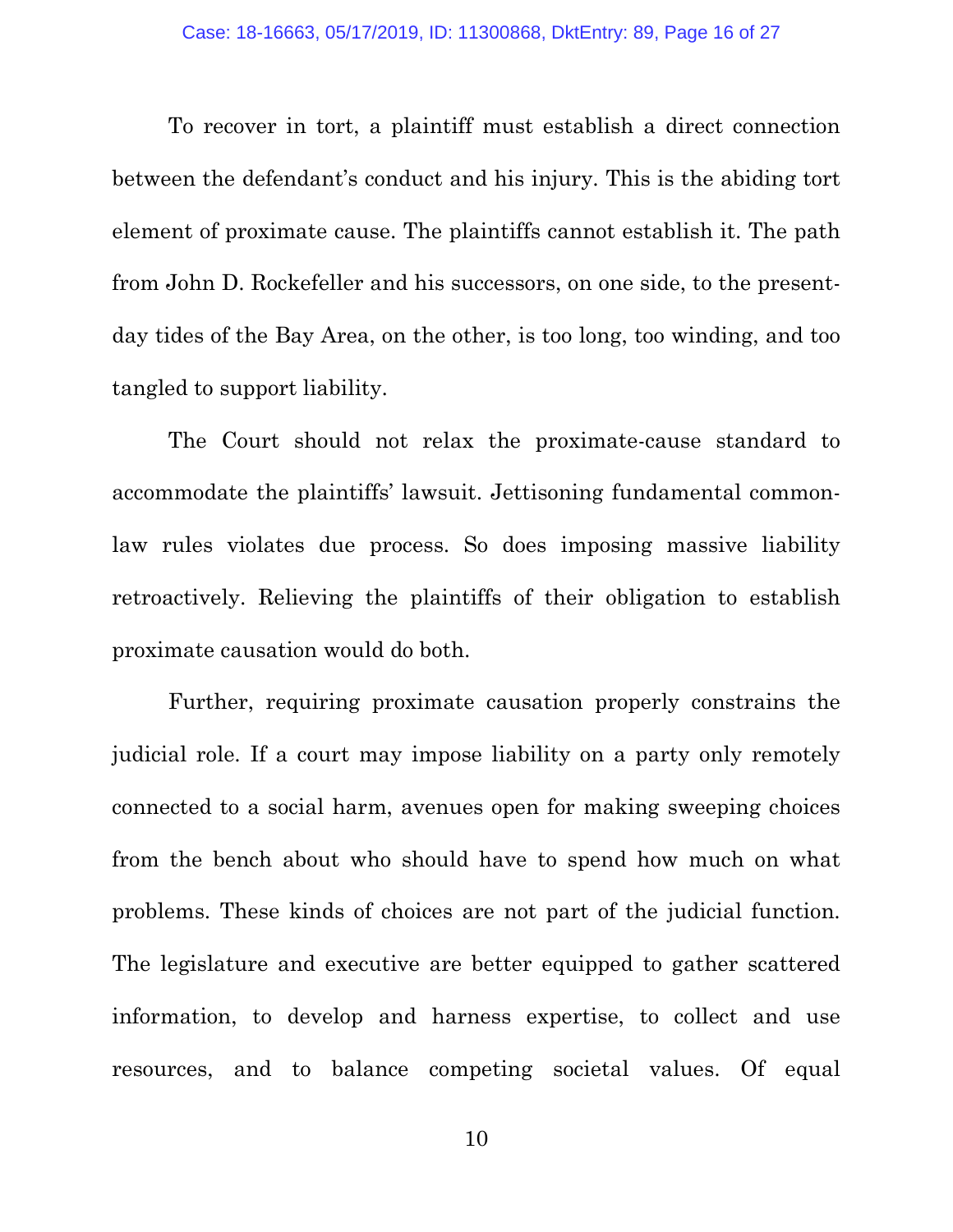importance, they are the branches of government invested with the democratic legitimacy that must underlie the crafting of public policy.

#### **ARGUMENT**

#### **I. THE PLAINTIFFS CANNOT ESTABLISH PROXIMATE CAUSATION.**

Proximate cause is an element of every tort. *Lexmark Int'l, Inc. v. Static Control Components, Inc.*, 572 U.S. 118, 132 (2014).

A proximate cause is "a cause which, in a direct sequence unbroken by any new independent cause, produces the injury complained of." *Ass'n of Wash. Pub. Hosp. Dists. v. Philip Morris Inc.*, 241 F.3d 696, 707 (9th Cir. 2001). Under "the usual common law rule of proximate cause," a plaintiff must establish that the defendant's conduct is "the first link in the chain of causation." *United Food & Comm. Workers v. Philip Morris Inc.*, 223 F.3d 1271, 1273 (11th Cir. 2000). At the very least, though, "some direct relation" must connect "the injury and the injurious conduct." *Cincinnati v. Deutsche Bank Nat'l Trust Co.*, 863 F.3d 474, 480 (6th Cir. 2017).

The plaintiffs sue the defendants for producing, marketing, and selling oil and natural gas. Yet it is the *burning* of fossil fuels that merely *contributes* to the climate change that in turn *contributes* to sea-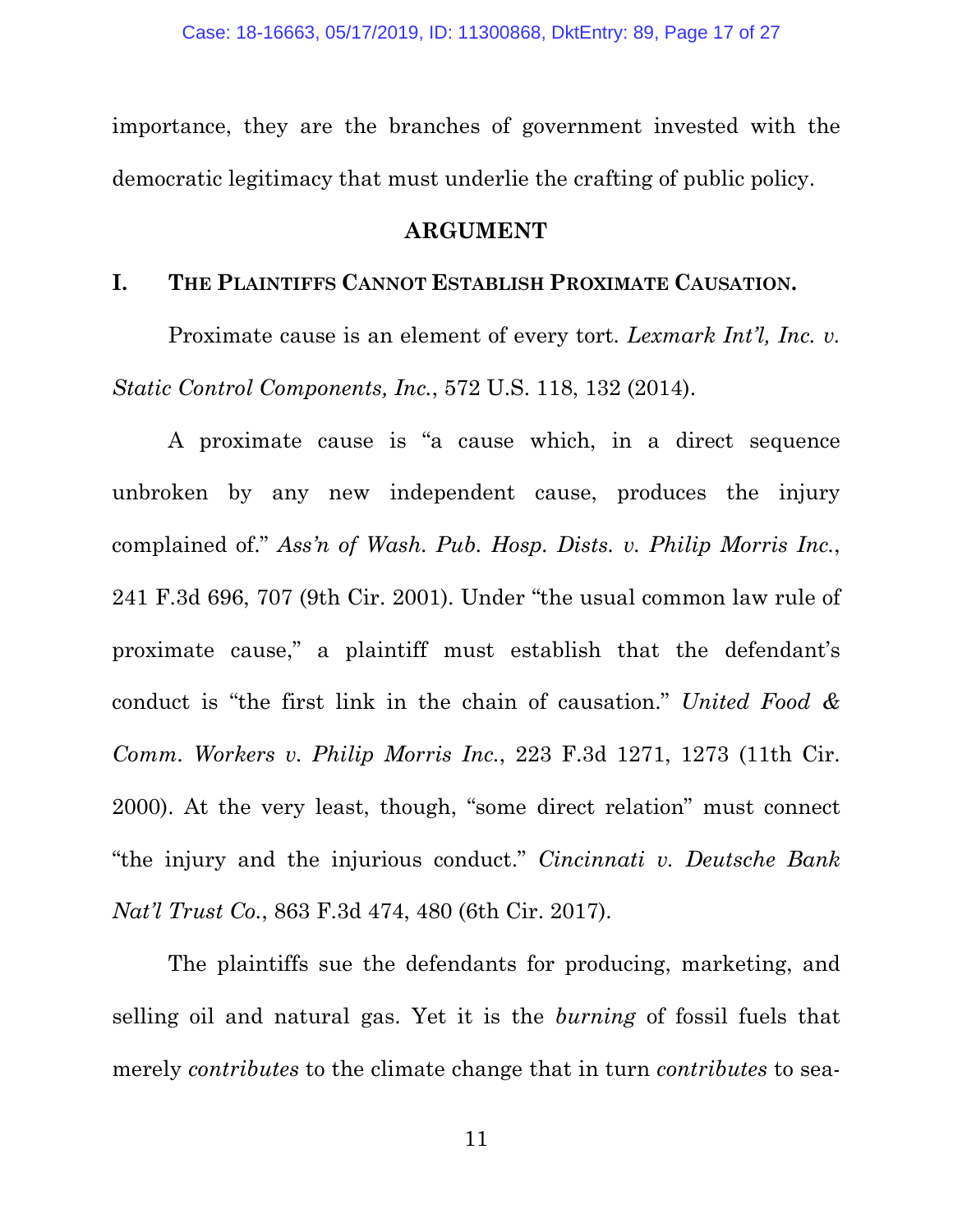level rise in the Bay Area. The causal chain from the production, marketing, and sale of fossil fuels to the harm raised by the plaintiffs is long and riddled with imponderables.

While, or after, the defendants sell their products:

- Dozens of other large oil and natural-gas producers extract, refine, market, and sell the same products.
- Thousands of companies design, build, and set the fuel efficiency of countless machines that burn fossil fuels.
- Billions of people decide how long they leave their air conditioners, heaters, and lights on; how often and how far they drive or fly; and how much attention they pay to the source of the energy they use.
- Greenhouse gases emitted from machines collect in the atmosphere. Emissions today join emissions that have been collecting for hundreds of years—since the dawn of the Industrial Revolution.
- Greenhouse gases from other sources—e.g., the world's billion cows—also collect in the atmosphere.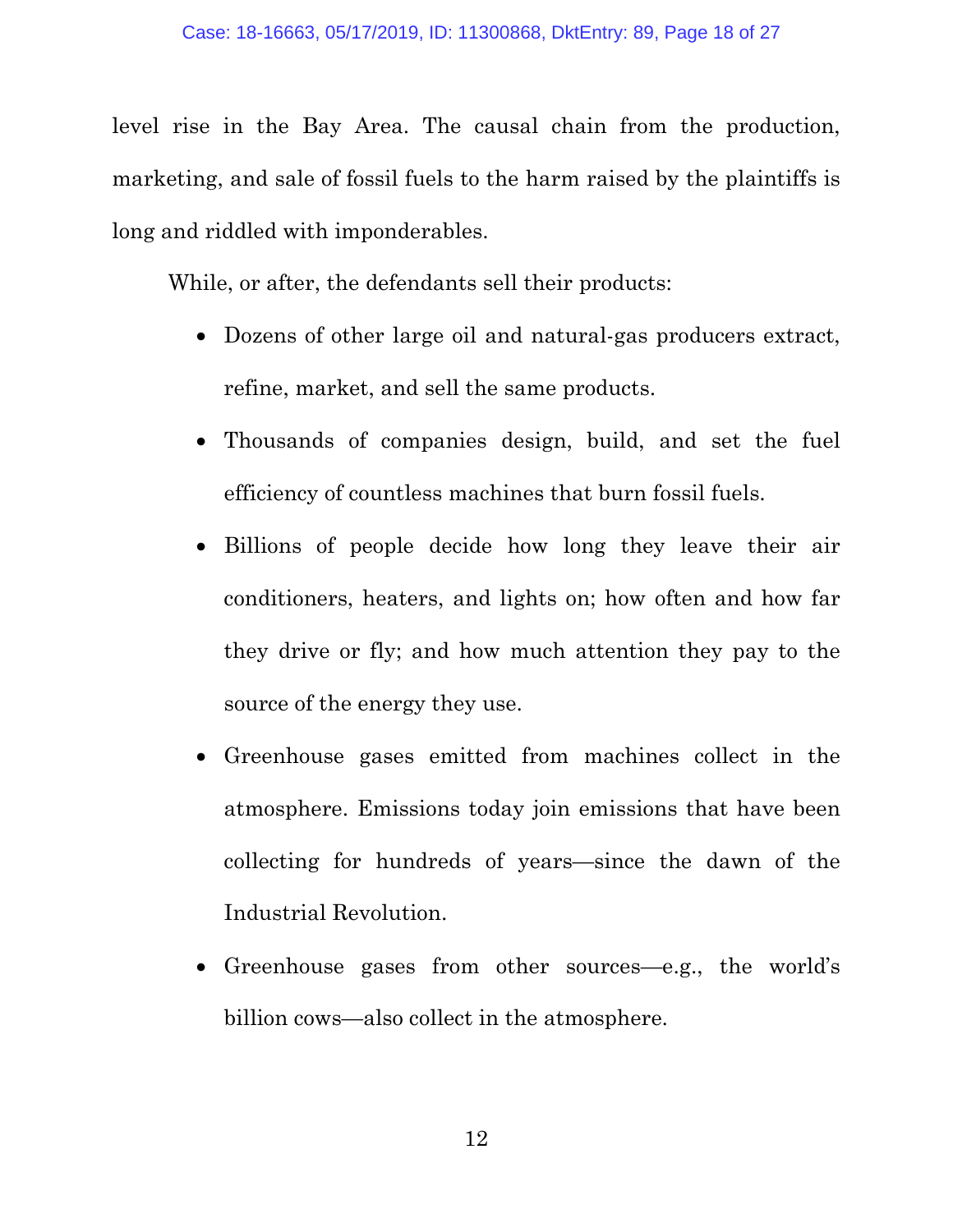- Greenhouse gases combine with the many other recondite forces—e.g., volcanoes—in the emergent system that is the climate.
- The climate creates local sea levels.

There is no "direct relation" here of the sort that can support a finding of proximate cause.

"The injury for which the plaintiffs seek compensation is remote indeed, the chain of causation long, . . . and the damages wickedly hard to calculate." *Int'l Broth. of Teamsters v. Philip Morris Inc.*, 196 F.3d 818, 825 (7th Cir. 1999). It would be "nearly impossible," in fact, to "disaggregate" the defendants' actions "from other potential causes" of sea-level rise in the Bay Area. *Cincinnati*, 863 F.3d at 480-81. This is why the proximate-cause requirement exists.

The plaintiffs want the Court to answer questions a court cannot answer. How much the defendants are responsible for the sea levels in and around the Bay Area might make for an interesting philosophical debate; but it is not the stuff of a legal dispute. "'For want of a nail, a kingdom was lost' is a commentary on fate, not the statement of a major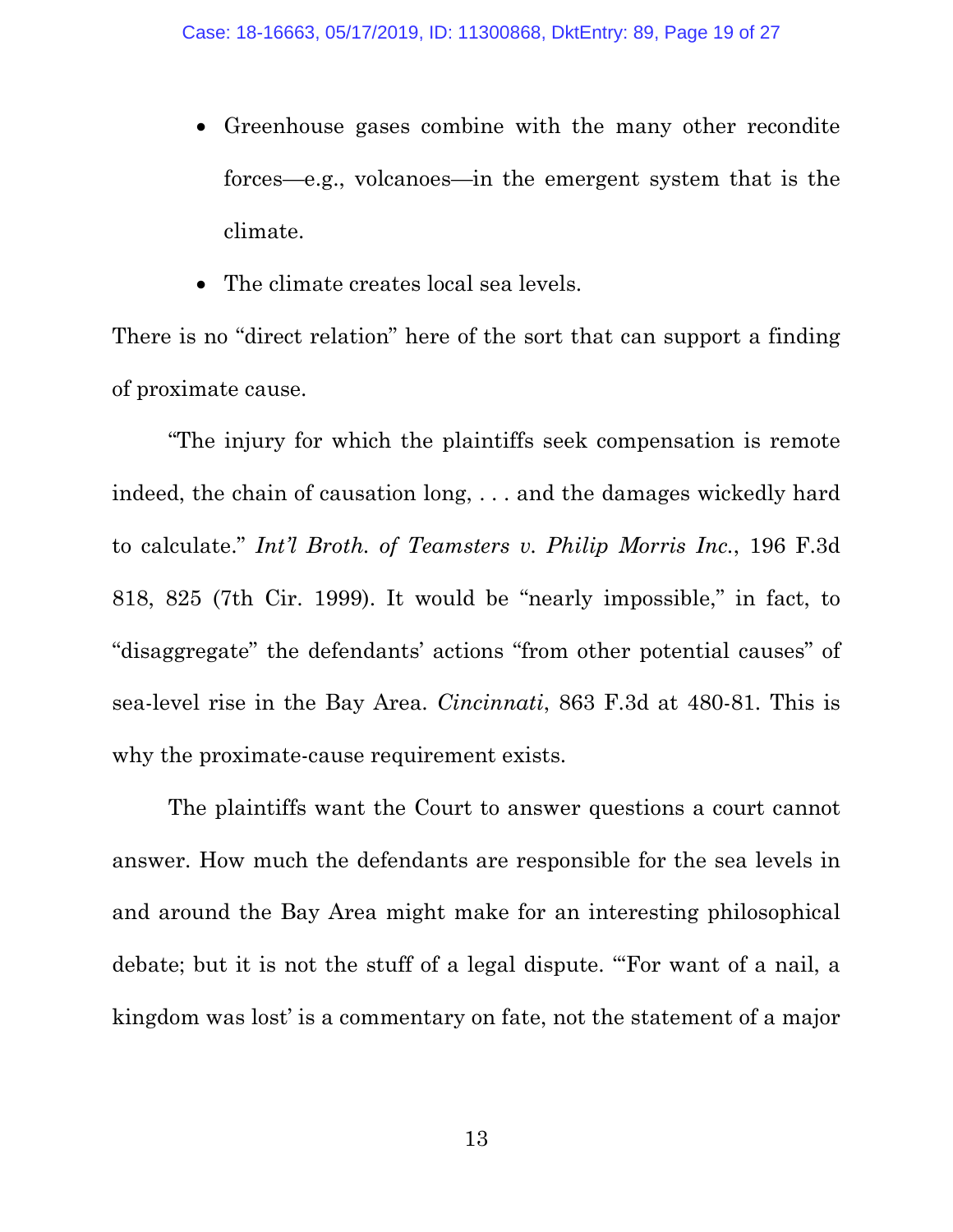cause of action against a blacksmith." *Holmes v. Sec. Investor Prot. Corp.*, 503 U.S. 258, 287 (1992) (Scalia, J., concurring).

The plaintiffs cannot establish proximate cause.

## **II. THE COURT SHOULD NOT RELAX OR DISTORT THE PROXIMATE-CAUSE REQUIREMENT.**

Loosening the proximate-cause requirement on the plaintiffs' behalf would be both unlawful and unwise. It would both violate the Due Process Clause and carry the courts far outside their station.

### **A. Relaxing The Proximate-Cause Requirement Would Violate Due Process.**

 Letting a lawsuit against the defendants proceed without the required proximate cause would violate due process in at least two ways:

 1. The elimination "of a well-established common-law protection against arbitrary deprivations of property" presumptively "violate[s] the Due Process Clause." *Honda Motor Co., Ltd. v. Oberg*, 512 U.S. 415, 430 (1994). The proximate-cause requirement is just such a "wellestablished common-law protection." "For centuries, it has been a well established principle of the common law, that in all cases of loss, we are to attribute it to the proximate cause, and not to any remote cause." *Lexmark*, 572 U.S. at 132 (quoting *Waters v. Merchants' Louisville Ins.*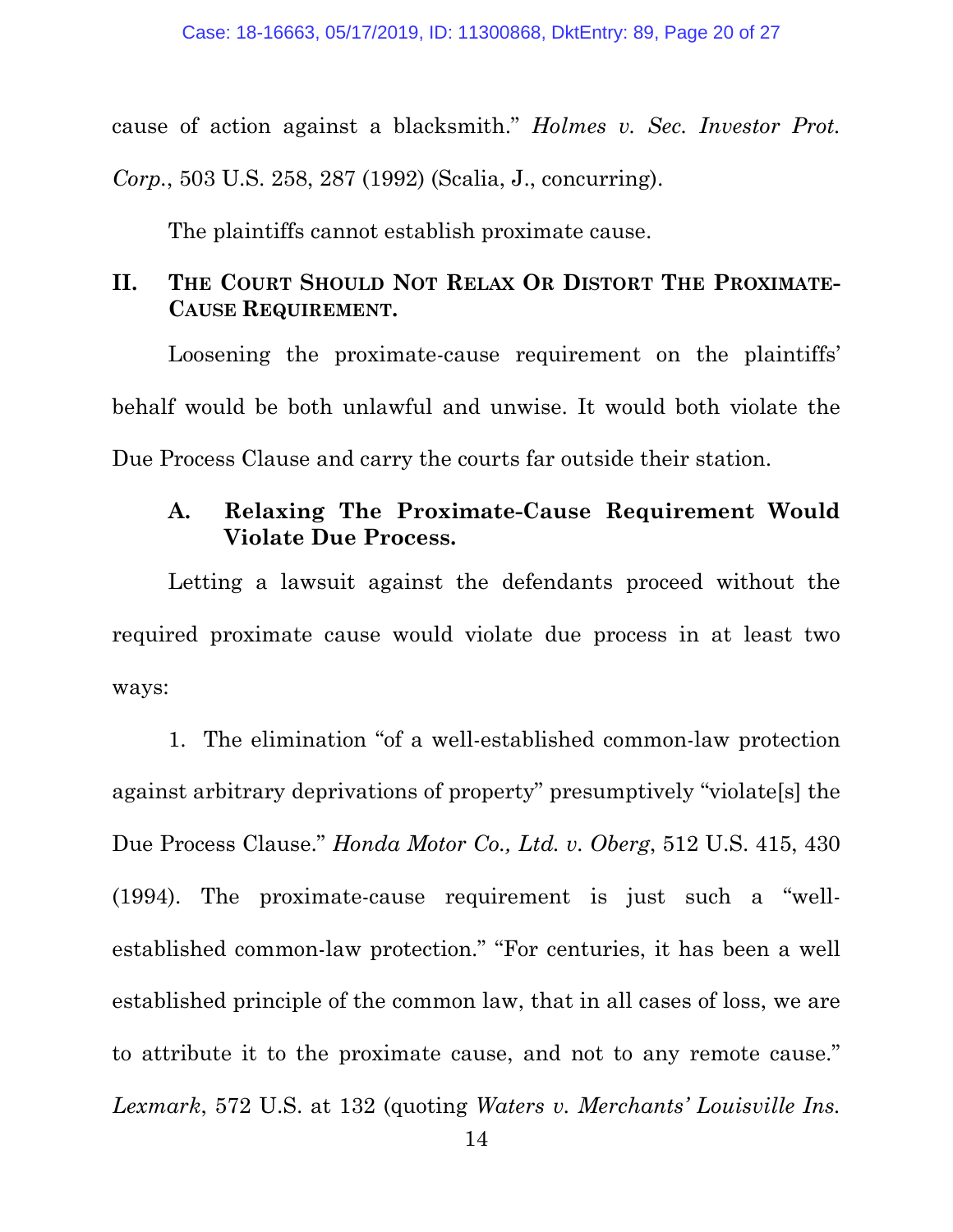*Co.*, 11 Pet. 213, 223 (1837)); see also *Holmes*, 503 U.S. at 287 (Scalia, J.).

2. "To punish a person because he has done what the law plainly allows him to do is a due process violation of the most basic sort." *BMW of N. Am., Inc. v. Gore*, 517 U.S. 559, 573 n.19 (1996). The defendants engaged in the lawful production of oil and natural gas. To punish them now for that activity would require discarding the proximate-cause rule and, thus, imposing liability retroactively. That a court may not do—not without violating due process. See *E. Enter. v. Apfel*, 524 U.S. 498, 547- 50 (1998) (Kennedy, J., concurring in the judgment and dissenting in part) ("Both stability of investment and confidence in the constitutional system ... are secured by due process restrictions against severe retroactive legislation.").

### **B. Relaxing The Proximate-Cause Requirement Would Carry The Courts Far Beyond Their Proper Role.**

If a court may redistribute resources without regard to proximate cause, it becomes a vehicle for overseeing public policy. This is not a role any judge should embrace.

When the political branches are presented with a systemic problem, they can collect data, study incentives, consider diverse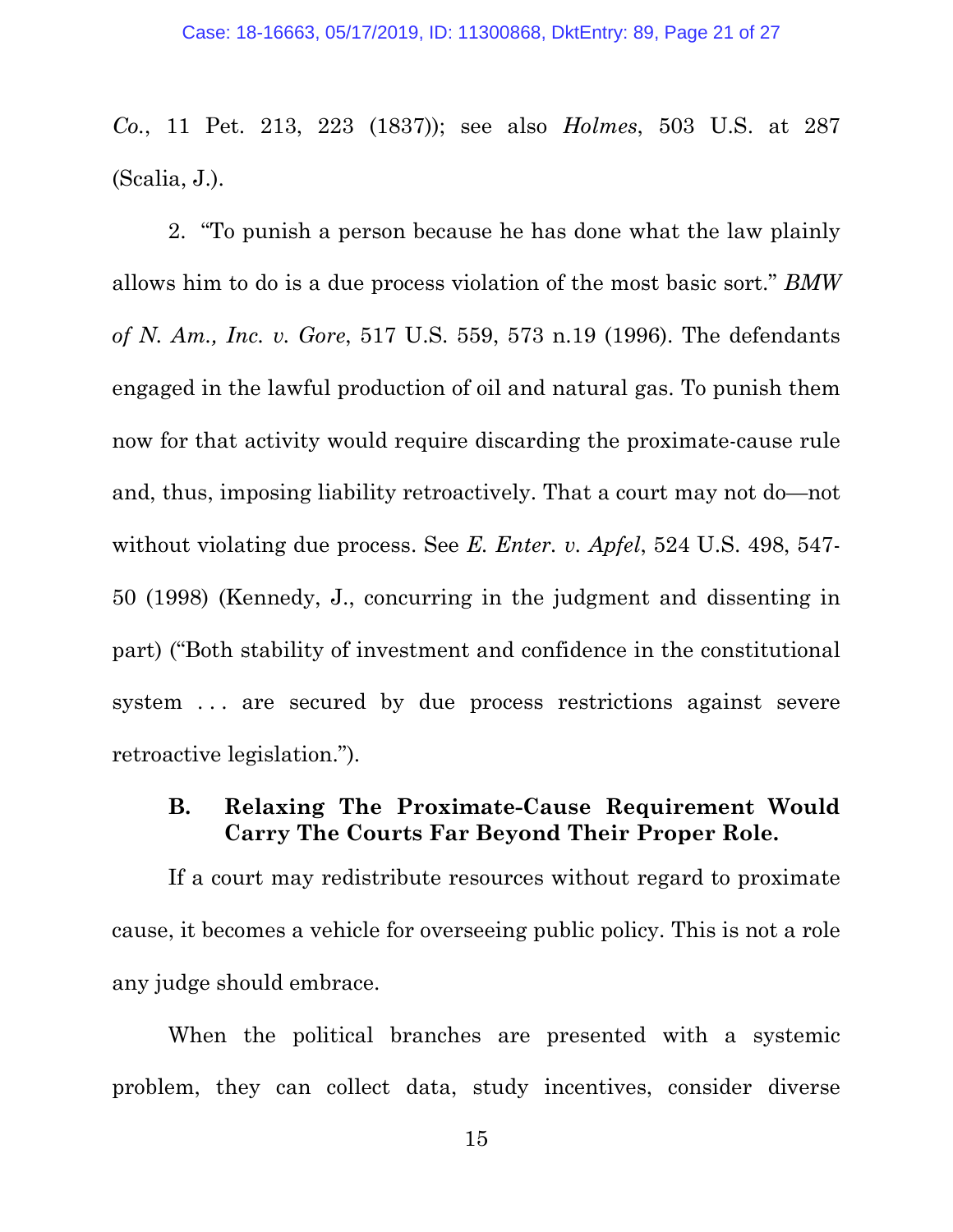viewpoints, and then craft a systemic solution. When, by contrast, a court is presented with a systemic problem, it (or a jury) can do no more than hear from a few witnesses, a few experts, and a few lawyers, and then impose remedies limited to the parties in the lawsuit. Litigation, with its inherent limitations (and frightful expense), is no way to go about crafting major public policy.

This lawsuit illustrates the point. Were it to proceed, the trial court could not, at the close of evidence, conclude that what's really needed is a carbon tax, or more investment in green energy, or new forms of public transportation. The court would be presented with one course, and one course only, for addressing climate change: holding five energy companies strictly liable for all of it, and then ordering them to pay billions of dollars in damages. Even on its own terms, moreover, the one option presented is hopelessly incomplete. Countless other major producers and emitters of fossil fuels are conspicuous in their absence.

*Even if* the court could somehow craft a serviceable approach to addressing the risks of climate change, that would not justify drastic judicial action. A court cannot know whether it is wise, notwithstanding the many other problems facing society (including the problem of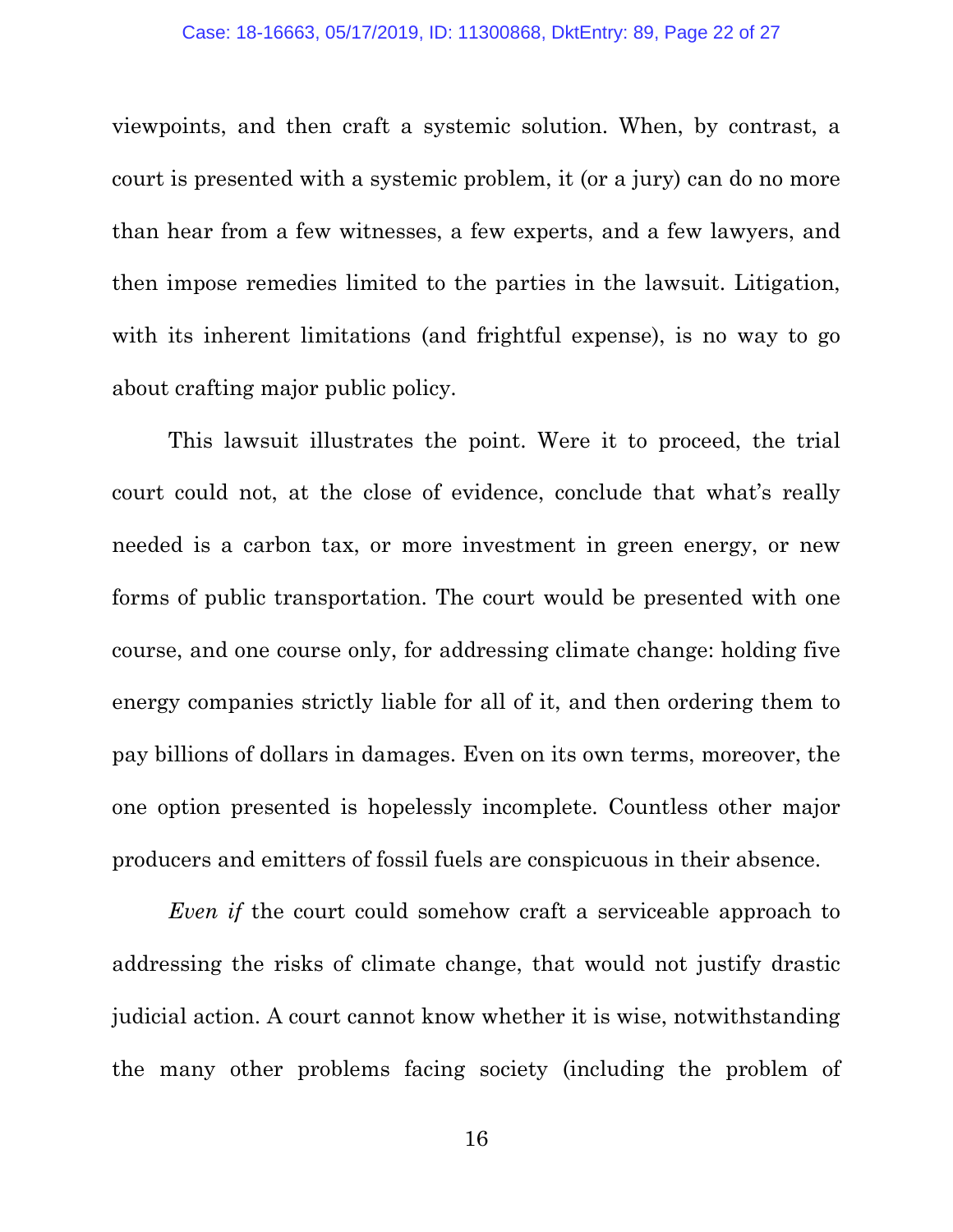maintaining economic growth), to divert resources to the one problem before it. A court that creates a radical new tort rule to address a problem acts in defiance of many blind spots. "The omnipresence of unintended consequences" of public policy "can be attributed, in large part, to the absence of relevant information." Cass R. Sunstein, *The Cost-Benefit Revolution* 79 (2018). Yet "the decisions that follow adjudication, involving a small number of parties," often "turn out to be inadequately informed." *Id.* at 86. The political branches are better able to "collect dispersed knowledge" and "bring it to bear on official choices." *Id.* at 88.

True enough, companies faced with arbitrary and unpredictable liability might just "continue making and selling their wares, offering 'tort insurance' to those who are injured." *Carroll v. Otis Elevator, Co.*, 896 F.2d 210, 217 (7th Cir. 1990) (Easterbrook, J., concurring). But they are far more likely to try to pass their expenses on to their customers (in this instance, ultimately, almost everyone). And if that does not work—if "the judgment bill becomes too high"—they will simply throw up their hands and leave the market. *Id.* The plaintiffs, which accuse the defendants of creating "an existential threat to modern life" (Am.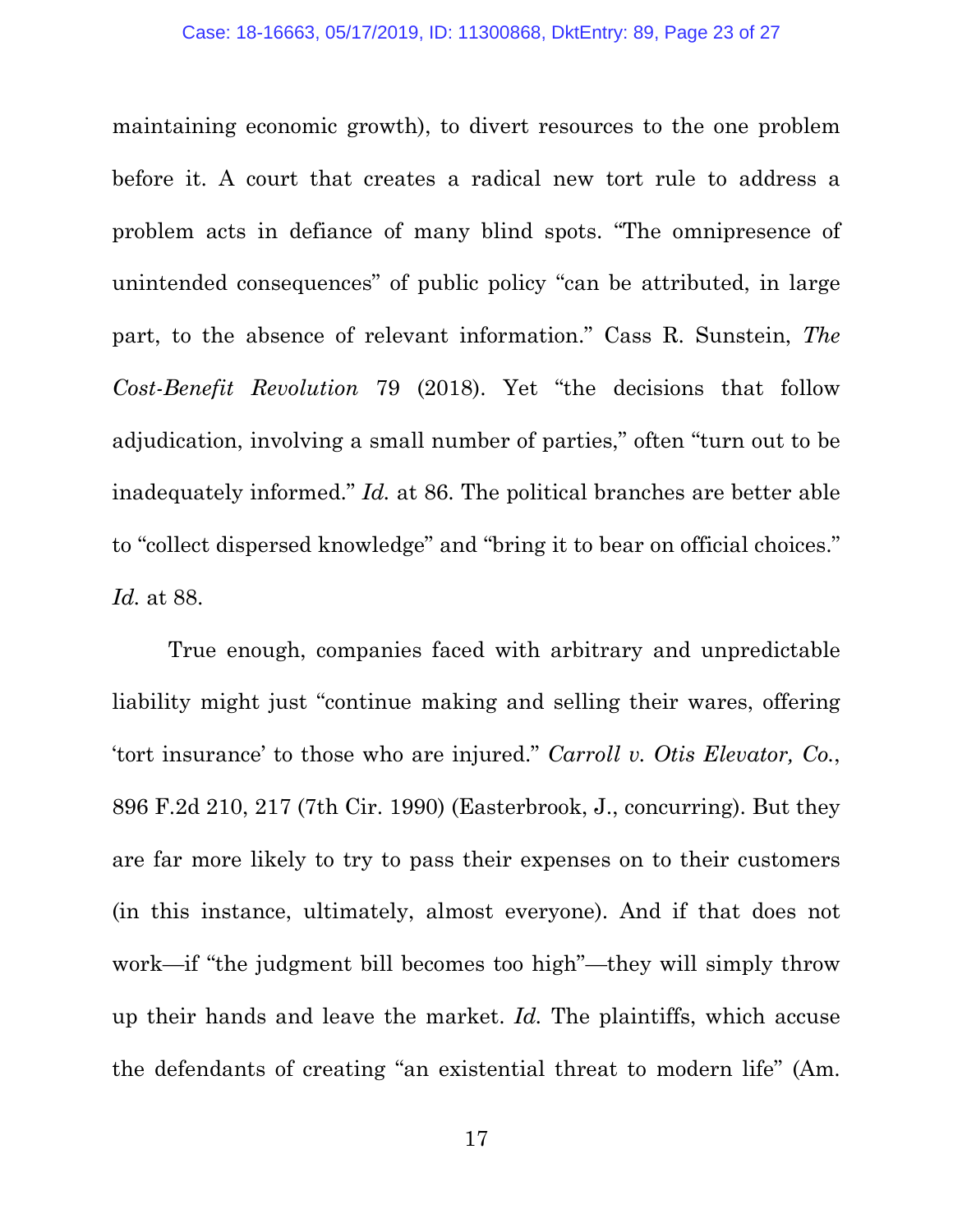Compls. ¶5), may well be fine with such an outcome. But hundreds of millions of citizens outside San Francisco and Oakland are entitled to a say in the United States' energy policy. And in any case, as should by now be clear, "it is no part of the judicial function" to "decree a sudden *ex post* shift in the financial consequences of selling a consumer product by attaching what would amount to a regressive excise tax." *Int'l Broth. of Teamsters*, 196 F.3d at 825.

Finally, there is the problem of authority. The heroic model of common-law innovation is—or certainly should be—over. Judges can no longer justify creating law by claiming merely to "discover" it; we recognize "the uncomfortable relationship of common-law lawmaking to democracy." Antonin Scalia, *A Matter of Interpretation: Federal Courts and the Law* 10 (1997). "Law in the sense in which courts speak of it today does not exist without some definite authority behind it." *Erie R. Co. v. Tompkins*, 304 U.S. 64, 79 (1938) (quoting *Black & White Taxicab v. Brown & Yellow Taxicab*, 276 U.S. 518, 533-34 (1928) (Holmes, J., dissenting)). Make no mistake—there is *no* authority permitting judges to transform the common law into a tool for settling public-policy disputes of the highest order.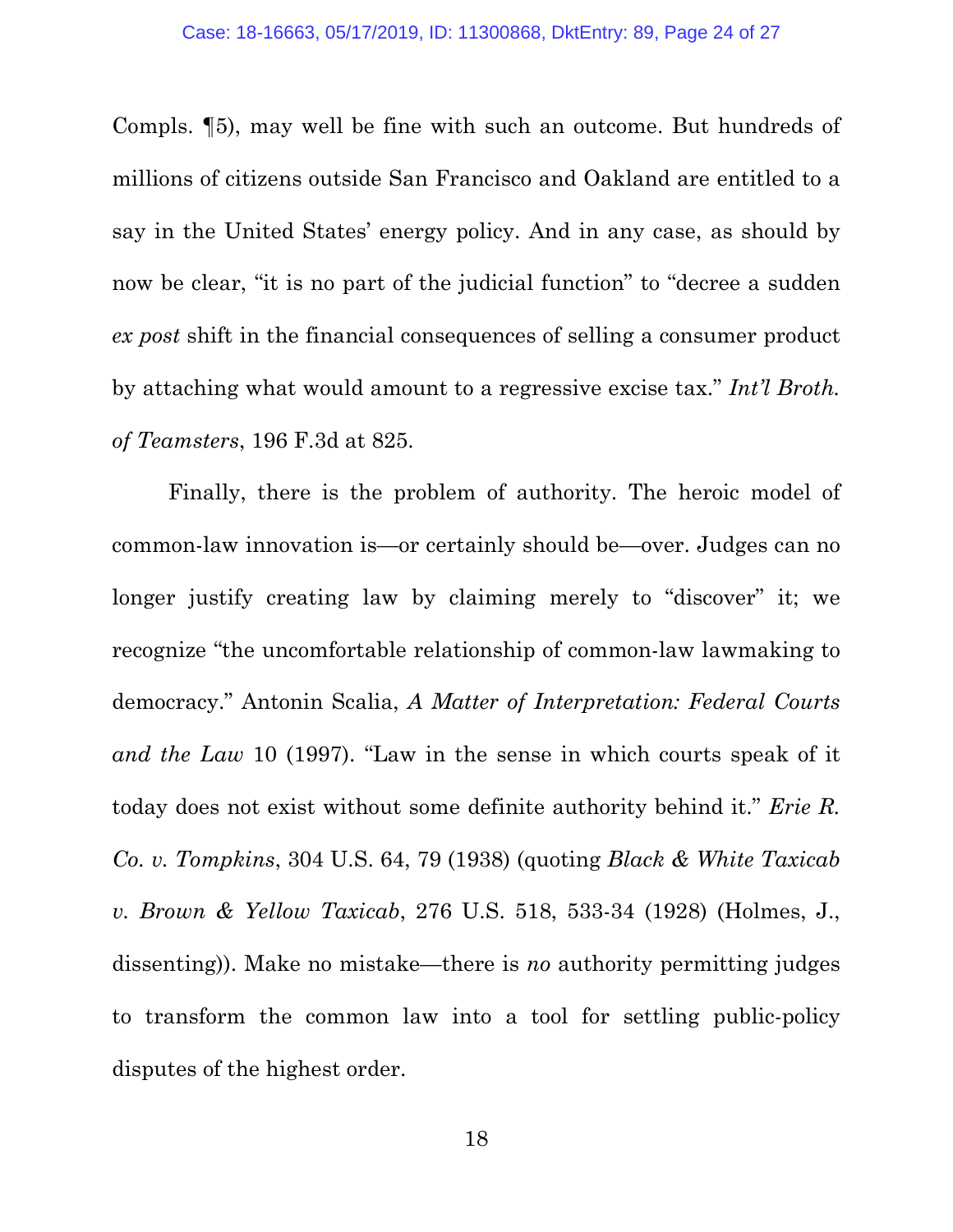A court is not equipped to grasp the many factors at play outside the confines of the case at hand. Nor is it authorized to ignore this deficit on its way to imposing expansive and radically novel tort liability. Fortunately the proximate-cause requirement focuses the judiciary on resolving disputes it is equipped, and sanctioned, to handle.

## **CONCLUSION**

The judgment should be affirmed.

May 17, 2019 Respectfully submitted,

/s/ Corbin K. Barthold

Corbin K. Barthold Cory L. Andrews WASHINGTON LEGAL FOUNDATION 2009 Massachusetts Ave., NW Washington, DC 20036 (202) 588-0302 cbarthold@wlf.org  *Counsel for Amicus Curiae Washington Legal Foundation*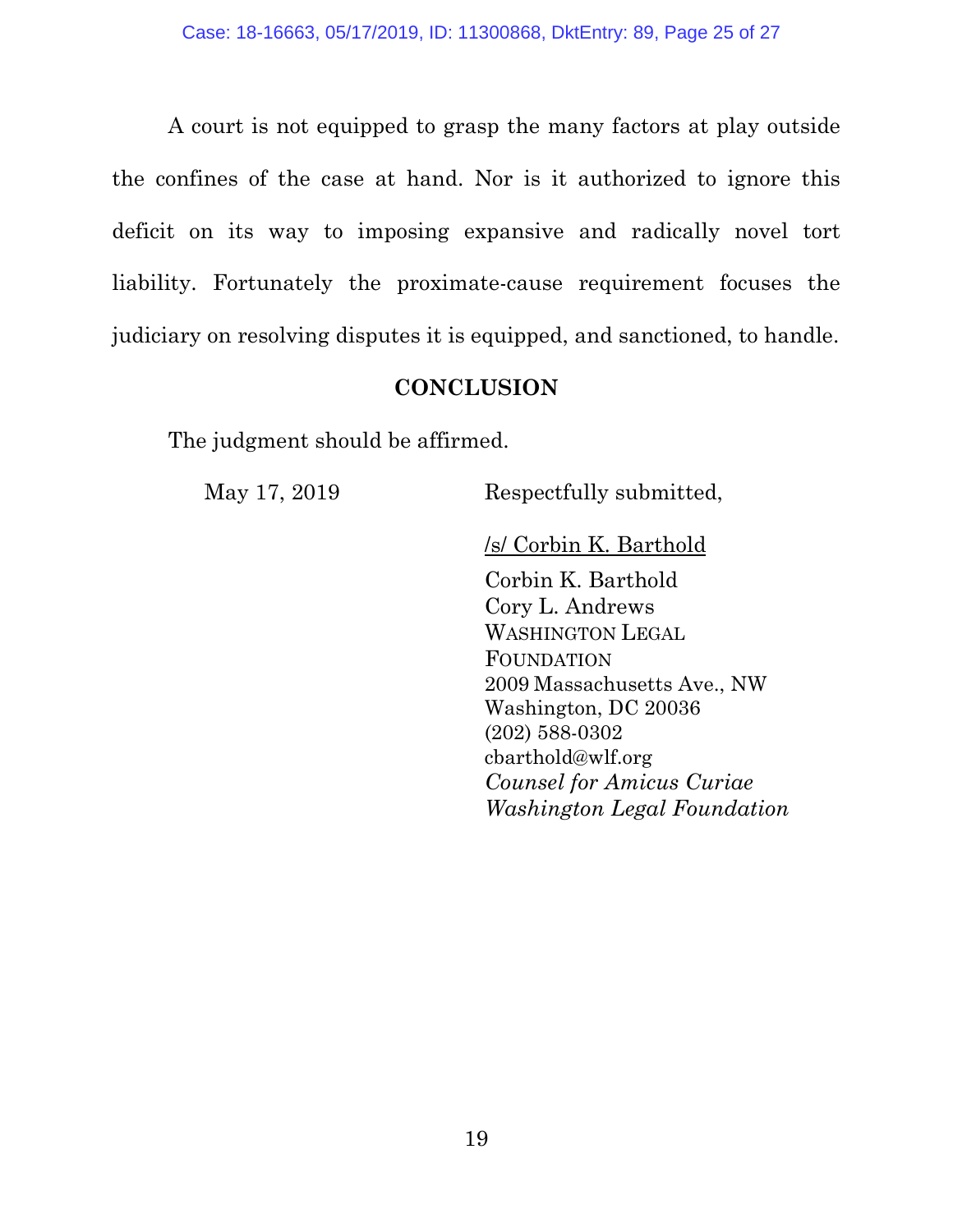### **CERTIFICATE OF COMPLIANCE**

I certify:

(i) That this brief complies with the type-volume limits of Fed. R. App. P. 29(a)(5) because it contains 3,488 words, excluding the parts exempted by Fed. R. App. P. 32(f).

 (ii) That this brief complies with the typeface requirements of Fed. R. App. P. 32(a)(5) and the type style requirements of Fed. R. App. P. 32(a)(6), because it has been prepared using Microsoft Office Word 2010 and is set in 14-point Century Schoolbook font.

May 17, 2019

/s/ Corbin K. Barthold